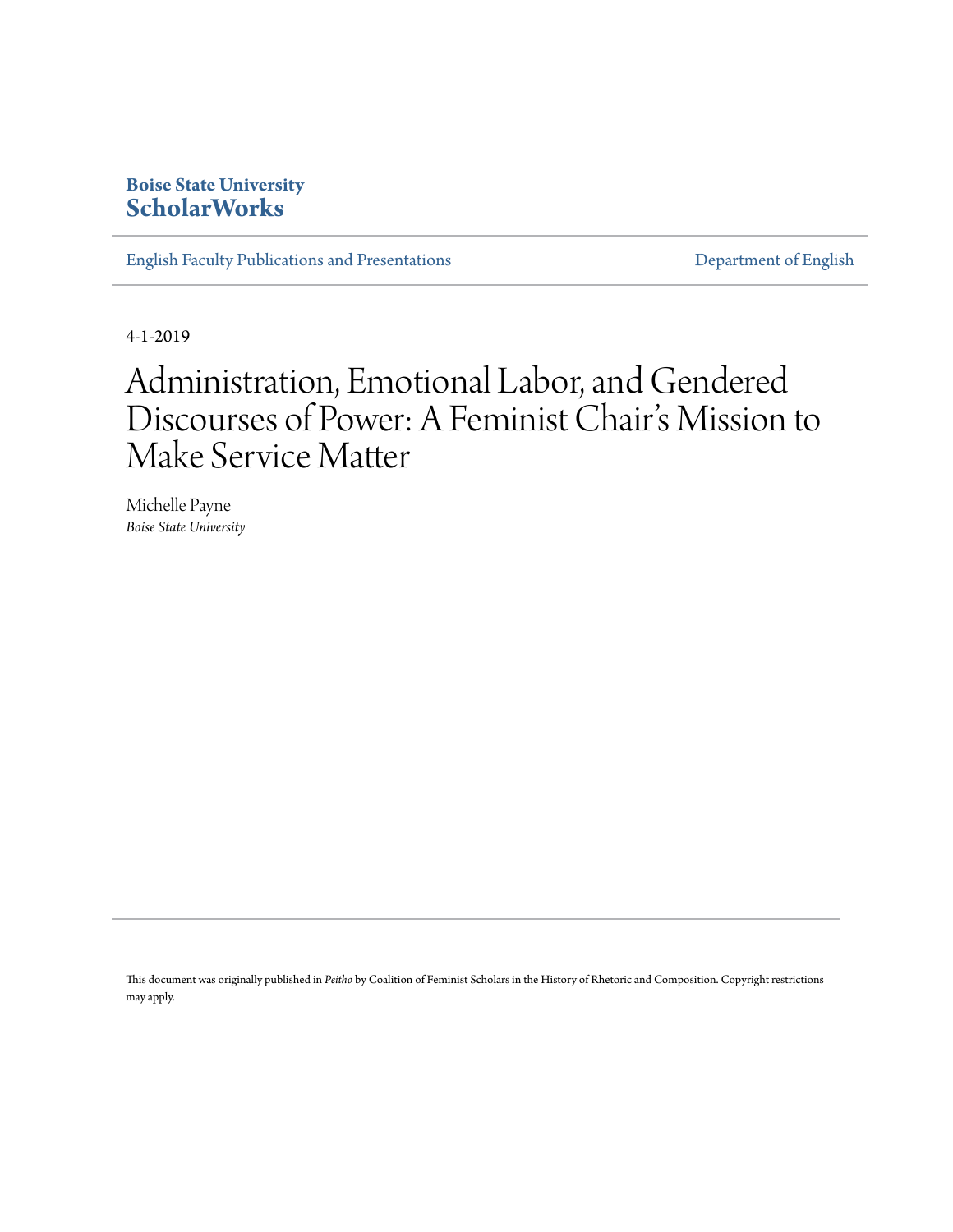# **Special Cluster on Gendered Service in Rhetoric and Writing Studies:**

## **II. Administration, Emotional Labor, And Gendered Discourses Of Power: A Feminist Chair's Mission To Make Service Matter**

### Michelle Payne

Abstract: Michelle Masse' and Katie Hogan's edited collection, Over Ten Million Served *(2010), argues that "complaining about service is not the same as critically analyzing service as a significant dimension of academic labor" (15). Nor, as Phillips and Heinert argue, is the admonition to "just say no" an ethical solution to the gendered inequity of academic labor. In this essay, I not only illustrate the consequences of saying yes to service and analyze its significance, but I illustrate the ways that service positioned me to advocate for change at my own institution. More specifically, I focus on the unique administrative role of the Department Chair, particularly in terms of the gendered emotional labor required to sustain an academic department and the "incongruous, gendered bureaucratic structures" (Bird) that have essentially institutionalized and naturalized "emotive dissonance" as an inevitable consequence of being a chair. I argue that interrogating this emotive dissonance—these "outlaw emotions"—is critical not only to exposing how those structures perpetuate inequity, but also to transforming gendered service and redefining the power and authority of academics, more generally. In making this argument, I draw upon sociological theories and research on emotion studies, research on academic administration, and my own administrative experience, including the strategies I developed based on my own "outlaw emotions" to disrupt these gendered discourses by 1) reconfiguring the definitions of and rewards for "service" within my department, and 2) initiating an institutional conversation about Department Chair labor that led to several policy changes.*

*Keywords: Department Chair, English department, Emotional labor, Gender, Feminized labor, Higher education, Service*

*Peitho Journal: Vol. 21.2, 2019*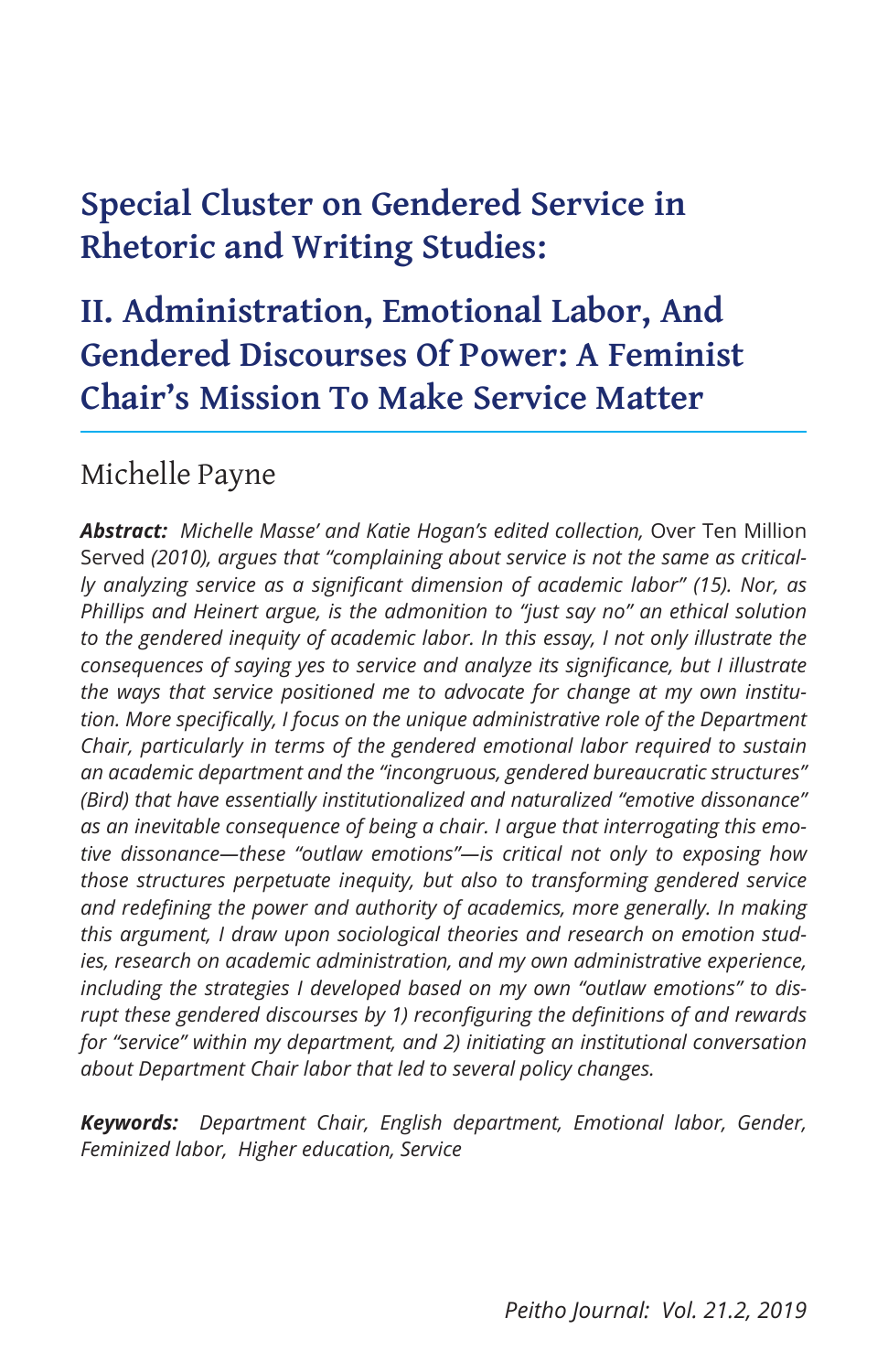A progressive model of service is one in which we are willing to force change, even incremental change—to disrupt without destroying. This kind of service is not in service to the institution but in service to the constituencies with whom one's loyalties lie, whether it be women faculty, untenured faculty, or any particular group, configuration, or cause.

Paula Krebs, "Not in Service"

Because emotions express the valuations of a community, descriptions of how we work must address the way emotion structures our professional activities. Emotion is a central component in social relations and is intertwined with issues of power and status in the work world….If we are to posit good work practices…, we need to address the ways in which our profession produces emotional dispositions for its workers.

Laura Micciche, "More Than a Feeling: Disappointment and WPA Work"

### **Introduction**

Written almost a decade after Laura Micciche's important article on emotional labor and WPA work, Michelle Masse' and Katie Hogan's edited collection, *Over Ten Million Served* (2010), adds to the growing research on the gendered nature of academic service and argues that "complaining about service is not the same as critically analyzing service as a significant dimension of academic labor" (15). Nor, as Phillips and Heinert argue, is the admonition to "just say no" an ethical solution to the gendered inequity of academic labor. In this essay, I not only illustrate the consequences of saying yes to service and analyze its significance, but I illustrate the ways that service positioned me to advocate for change at my own institution, to "use the privilege that tenure conveys to change the problematic values and structural inequities of institutions" (Phillips & Heinert). More specifically, I focus on the unique administrative role of the Department Chair, particularly in terms of the gendered emotional labor required to sustain an academic department and the potential role Department Chairs can play as leaders in transforming gendered service in higher education.

Scholars like Micciche, Masse' and Hogan, and a handful of others have begun to address administrative labor by analyzing "the way emotion structures our professional activities" (Micciche 452). I hope to build upon that work by analyzing the emotional labor of Department Chairs and its significance in the overall labor of a department. This labor occurs within what Micciche calls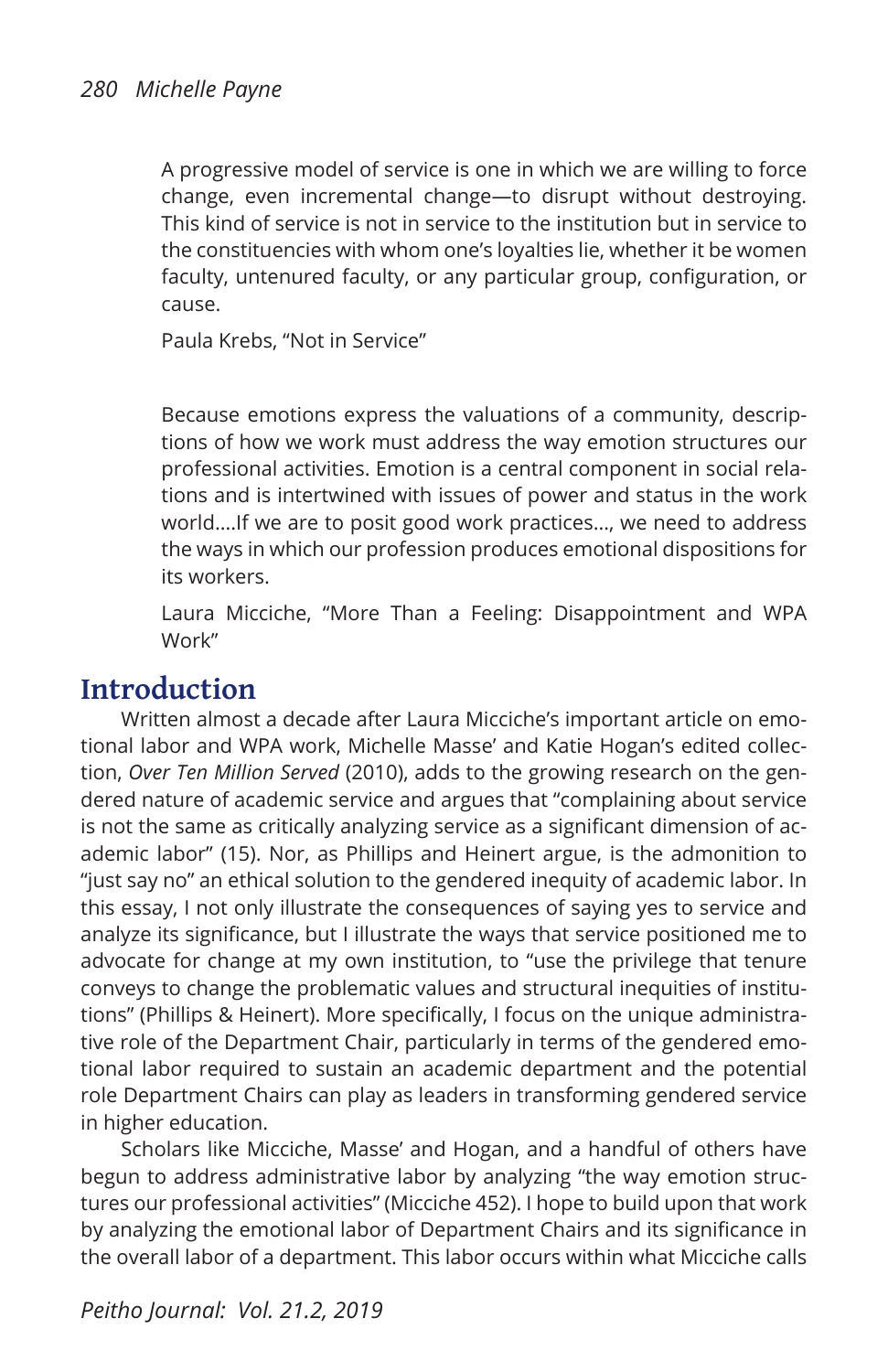the "culture of disappointment in the academy and its ever-widening scope" (433), a culture that my colleagues and I have been examining in this issue: the corporatization of the academy, inequitable and exploitative working conditions for faculty, gender inequities within the structure of academic labor and its reward systems—the "disappointed hope" we and others have experienced in our professional lives (Micciche 446), as women, as faculty, as administrators. Micciche argues that such an analysis "can be one basis for exploring the relationship between work practices and emotional dispositions that contributes both to the larger discourse on administration and to an understanding of those factors that create a culture of disappointment in the academy" (434-435).

One of those factors for Department Chairs is the "rupture" between faculty desires for a supportive, collegial department climate and the institutional disdain for the emotional labor that is critical to creating such an environment, disdain that is reflected in university policies, university reward systems, disciplinary principles, and the day-to-day interactions between a chair and those she leads. Furthermore, these ruptures are sustained by "incongruous, gendered bureaucratic structures" (Bird) that privilege a masculine faculty identity over a feminized administrative identity, despite the institutional power of a Department Chair, and have essentially institutionalized and naturalized "emotive dissonance" as an inevitable consequence of being a chair.

I argue that interrogating this emotive dissonance—these "outlaw emotions"—is critical not only to exposing how those structures perpetuate inequity, but also to transforming gendered service and redefining the power and authority of academics, more generally. In making this argument, I will draw upon sociological theories and research on emotion studies, research on academic administration, and my own administrative experience, including the strategies I developed based on my own "outlaw emotions" to disrupt these gendered discourses by 1) reconfiguring the definitions of and rewards for "service" within my department, and 2) initiating an institutional conversation about Department Chair labor that led to several policy changes.

First, however, I want to acknowledge my own positionality as a white, cis-gendered, heterosexual, able-bodied, upper-middle class full professor. Gender is my only minoritized identity, which means my privilege in this academic and cultural context positioned me differently to advocate for the changes I describe here than if I were not white, for example, or not upper-middle class. That gender is my only minoritized identity has also shaped my experiences with academic service differently from those who have many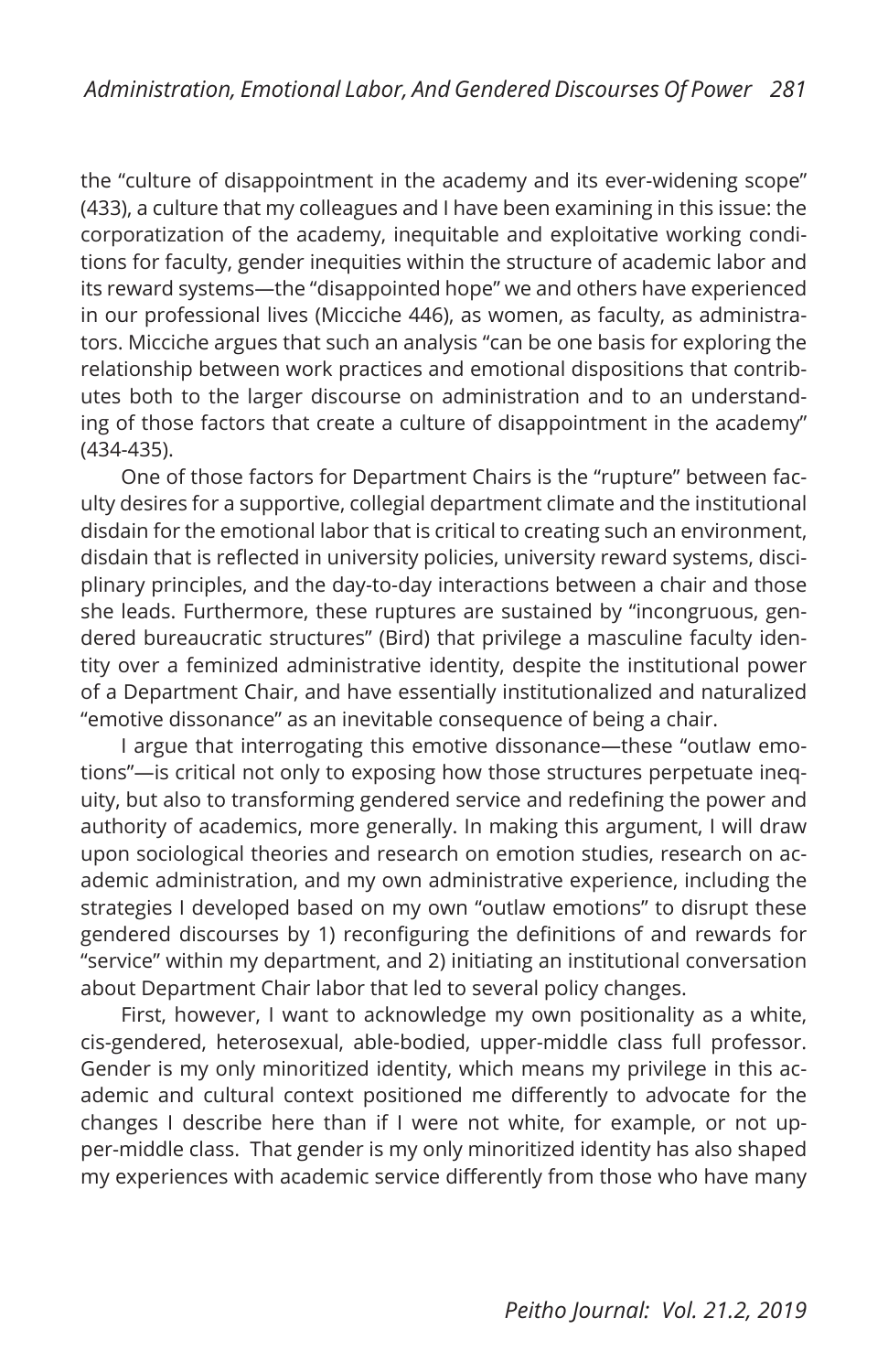minoritized, intersecting identities.  $1$  My administrative narrative, therefore, does not and cannot represent the experiences of ALL faculty who identify as female, nor is it the only feminist approach to transforming gendered service. I offer it as one example, using many theoretical lenses to understand both my situated, embodied experiences and my ethical responsibilities as a privileged academic administrator.

### **On Saying Yes to Administrative Service**

My professional narrative is likely familiar to many of us who are or have been administrators: In my second year as an Assistant Professor I became the Assistant Director of the Writing Program at Boise State, collaborating with my colleague and friend, Bruce Ballenger, who was the Director. Together we oversaw a gradual but significant transformation in the program's curriculum and pedagogical orientation, in the morale and working conditions of our writing instructors, in the training of our teaching assistants, and in the administration's respect and support. We developed an assessment program that was lauded as a model across campus. We did administrative work in the summers without pay, earning tenure and promotion for the traditional scholarly publications we wrote in between fragments of time, not for the administrative service that consumed more than 50% of our workload.

But we were largely invisible. The Dean noticed us because first-year writing students had stopped coming to his office to complain. Our chair noticed us because we were hiring too many of our former MA students. Our MFA Director noticed us because our application process was—in his view—frightening potential students away. We became visible, in other words, to the degree that we were or were not serving someone else's needs.

My perspectives on gender and academic service were honed during the nine years I was the Assistant and later the Director of the Writing Program. Although my tenure and promotion were not negatively affected by my administrative service, I was increasingly aware that over half of my workload, half of my professional identity, did not matter in any tangible way—not in terms of release time, additional compensation, or public recognition. It DID matter, however, to the students, TA's, and instructors with whom I worked.

<sup>1</sup> Research has shown, for example, that faculty of color are often overtaxed with committee assignments, and female faculty of color can be even more so. This over-taxation can have detrimental effects on tenure and promotion as well as emotional and psychological well-being. E.g., see Porter; Lawrence, Ott, & Bell; Museus, Ledesma, and Parker; Ross and Edwards. See also Gutiérrez y Muhs, et all; Schnackenberg and Simard on the experiences of women of color, queer, and transgender administrators.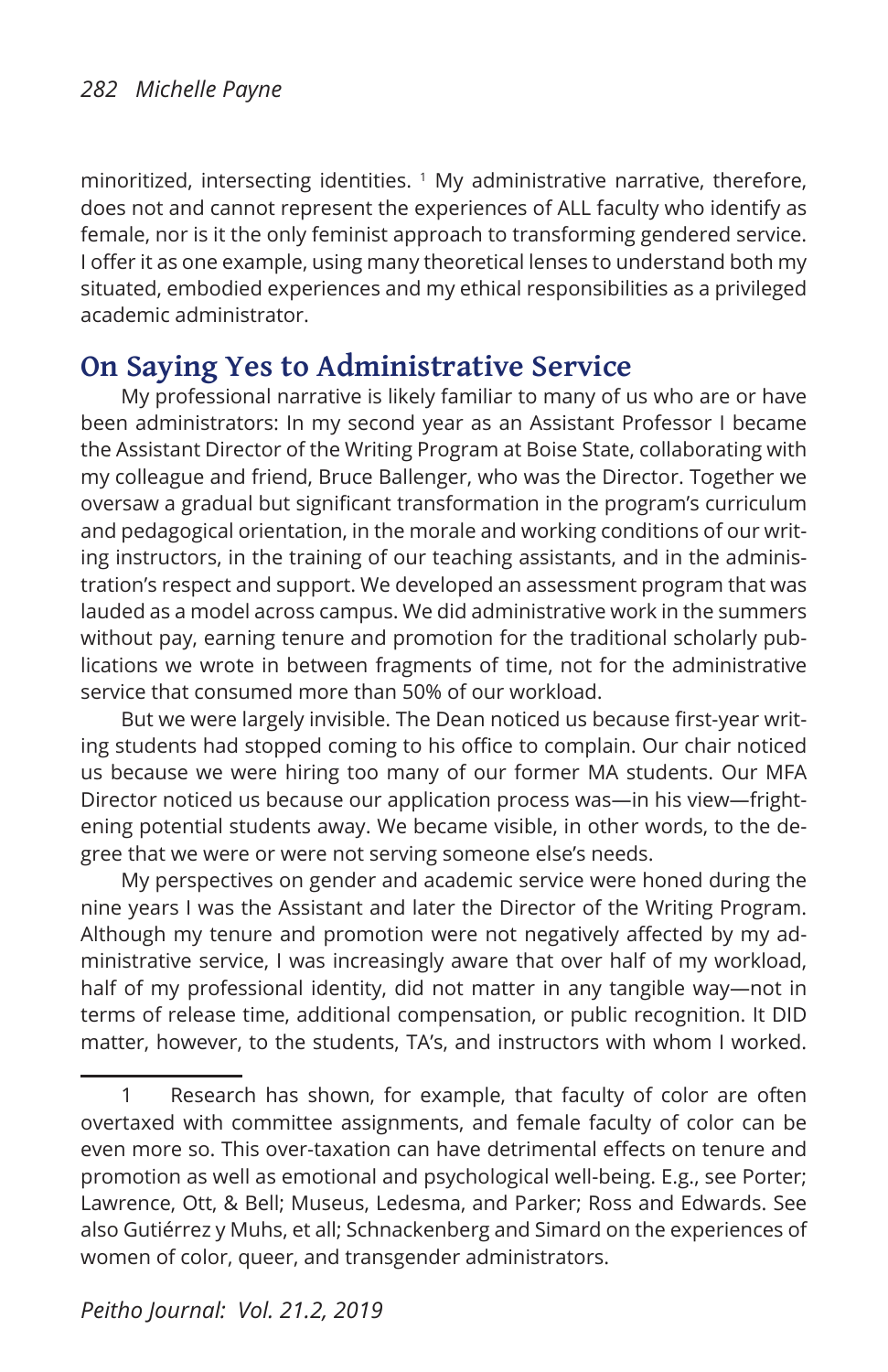And it mattered to me—as an academic, a teacher, an administrator, and a person. I learned to live with the dissonance, as so many of us do, with the disappointment (as Micciche argues) that seemed a "natural" consequence of the emotional disposition that was inscribed in the role of a WPA.

### **Laboring Emotions**

What I was experiencing, in retrospect, is what sociologists define as "emotive dissonance." Although the term is frequently defined from a positivist perspective as the dissonance created between a worker's "true self" and the "fake self" he/she is expected to display, a post-structuralist perspective defines it as the tension between an individual worker's "preferred identity" and his/her "required identity" (Tracy 262, 264, 272). My "preferred identity," in this case, conflicted with my "required identity" as a faculty member who accepted that her labor as a WPA would not be rewarded or recognized within institutional discourses. The emotional labor of being a WPA, as Micciche and others have demonstrated, is all the more challenging because of this dissonance. But, as I'll illustrate later, that dissonance can become transformative when we choose to take our "outlaw emotions" seriously, when we see that dissonance as "unconventional emotional responses" (Jaggar 160) that are potentially subversive to the status quo.

Department Chairs experience a similar kind of emotive dissonance. When one becomes a chair, that labor is tied to the chair's unique position within the university's power structure, a position fraught with sometimes-contradictory responsibilities and contradictory rhetorics about being chair. Those contradictions and consequent emotive dissonance are part of the incongruous, gendered, bureaucratic structures within the academy: first, because a chair's job requires emotional labor, but within an institutional culture that devalues that work<sup>2</sup>; second, because the role is constructed around gendered binaries that are often regarded as a diminution of the ideal academic worker (a faculty member)—as a loss of one's preferred identity; and third, because the university's bureaucratic structure confers power and authority on the chair's role, but its reward system renders the work invisible. In other words, the feminized emotional labor of chairs (or other academic administrators) is necessary to their own power, authority, and effectiveness, even as it undermines their status in the academic community.

<sup>2</sup> The emotional labor of administrative service has been addressed by a number of scholars in the field (Micciche; Jacobs and Micciche; Holt, Anderson, and Rouzie; Strickland; Hogan and Masse).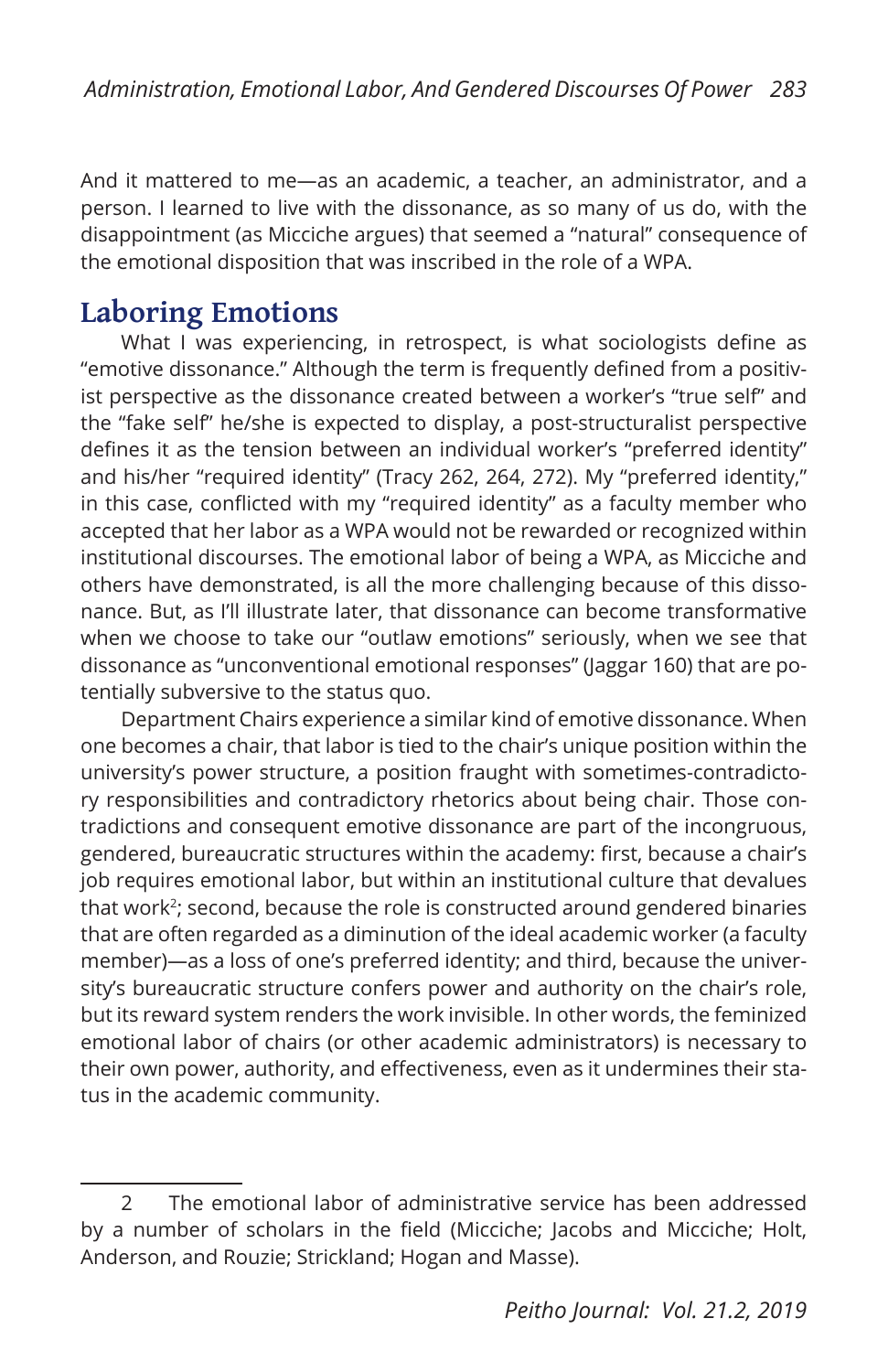### **What is Emotional Labor?**

Originally described by Arlie Hochschild in 1983, emotional labor characterizes a wide range of jobs (teachers, administrative assistants, flight attendants, etc.), jobs that are most often performed by women or are feminized because the nature of the work is associated with feminine qualities. As sociologist Amy Wharton notes, "a job requires emotional labor when its performance involves making voice or facial contact with the public; when its performance involves producing an emotional state in the client or customer; and when the employer has an opportunity to control workers' emotional displays" (Wharton 157). A large portion of a Department Chair's job requires him/her to interact with people—in meetings, phone calls, emails, complaints, interruptions, performance evaluations, etc.—and to manage his/her own emotions in order to motivate faculty, for example, or present an argument to the Dean for new resources, or respond to a student complaint. Expressing and managing emotions becomes labor when it is necessary to performing one's job: "a pleasant emotional facade is part of the commodity bought and sold" for service professionals in the travel or entertainment industries, for example; for emergency personnel, emotional labor is central to providing their service (Tracy 263); for managers or others in leadership positions, one's emotional control is used strategically to "purposefully control emotions in an effort to appear more powerful, masculine, and rational" (Tracy 263).

As managers as well as the "face" of the department, chairs are expected to control their own emotions, discipline the emotions of those they supervise, and display appropriate emotions for delivering "good customer service." They are, in sociological terms, "privileged emotion managers" (Wharton 153): when I receive hostile emails from faculty, for example, I am expected to control my hurt and anger and respond calmly; when the department has to make severe budget cuts, I am expected to convey calm and measured optimism; when a faculty member or student weeps in my office, I am expected to keep calm and balance my empathy with the goals of the meeting. At the same time, I have to address the emotions of others in ways that are consistent with university policy and federal laws, behaviors from colleagues and staff that range from inappropriate outbursts to misuse of power to disrespectful and irresponsible comments and actions.3 As a privileged emotion manager, I am "the boss," "the Man," a cog in the panopticon charged with overseeing my colleagues and friends—as well as myself.

<sup>3</sup> And these expectations weren't simply implied. They were clearly stated in the university's Statement of Shared Values, for example, and in the position guidelines for Department Chairs.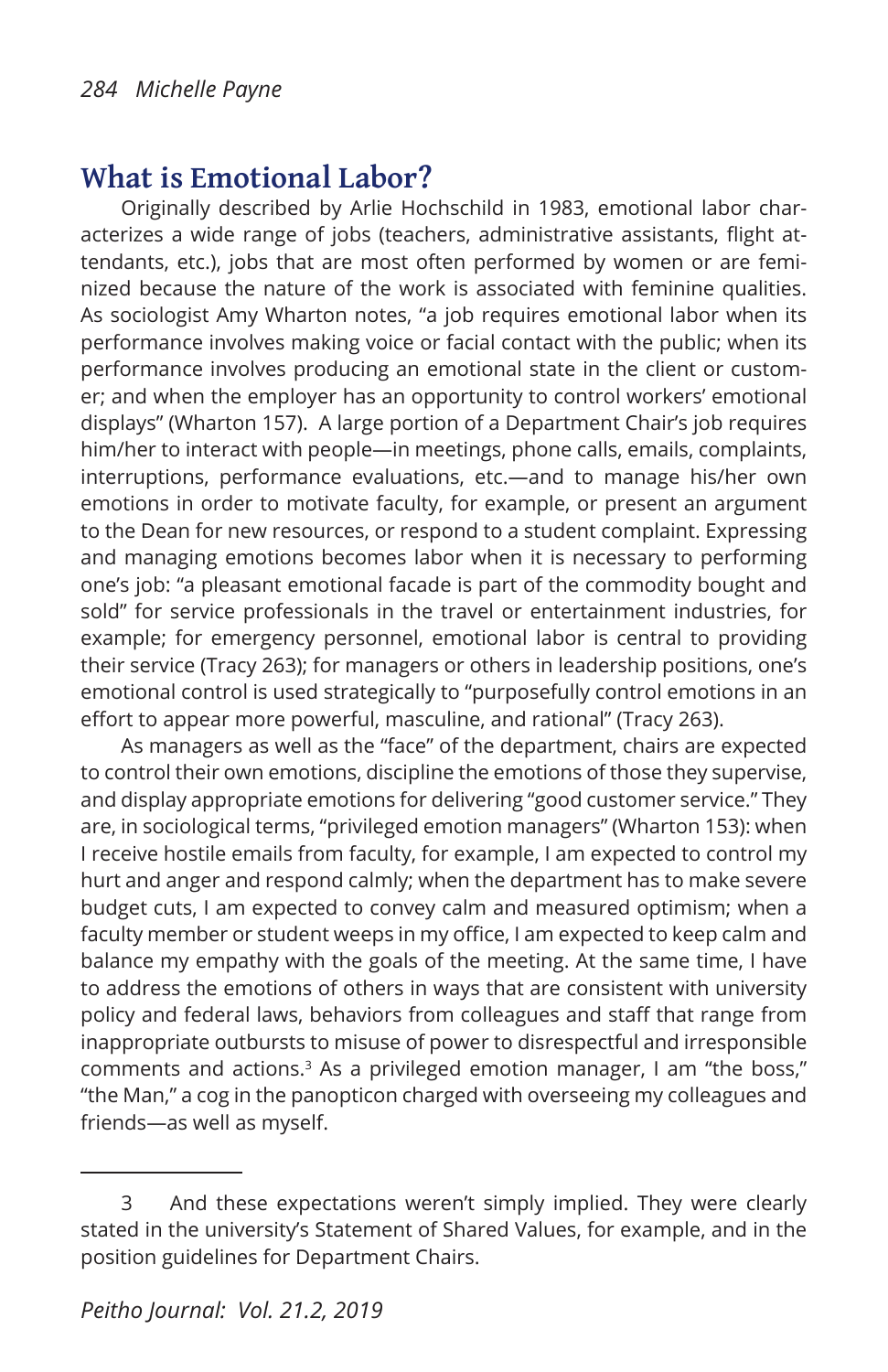### **Emotional Labor as Leadership**

This emotive dissonance seems to be an inevitable consequence of being a chair, particularly when one reads the advice literature. As Hecht, et al note, "Department Chairs are both managers and faculty colleagues, advisors and advisees, soldiers and captains, drudges and bosses." They differ from administrators above them in part because of the particular kinds of emotional labor required. 4

> The dean and the vice president ... do not have to say good morning every morning—to their colleagues in the department; they do not have to teach several times a week alongside their colleagues; they do not have to maintain a family relationship with their faculty members. The Department Chair, on the other hand, must be acutely aware of the vital statistics of each family member including births, deaths, marriages, divorces, illnesses, and even private financial woes. This intimate relationship is not duplicated anywhere else on the campus because no other academic unit takes on the ambiance of a family, with its personal interaction, its daily sharing of common goals and interests, and its concern for each member. (Hecht, et al)

The emotional labor of Department Chairs, as Schell also illustrates, is unique in part because it is tied to the intimate relationships that characterize families.<sup>5</sup> And the consequences are tangible: How a chair manages these relationships contributes to a department's overall climate, which in turn affects how well faculty are able to work collegially and handle conflict productively (Portath 24; Cipriano).

Given the findings of a number of studies, a chair's emotional labor can have a greater impact on faculty retention than a chair's administrative labor. As Robert Cipriano notes, "climate, collegiality, and culture are more important to early career faculty than workload, money, and tenure clarity" (Cipriano 17), a claim that is reinforced in the latest (2014) report from the Collaborative

<sup>4</sup> Deans and Provosts perform emotional labor, as well in many of the same ways, depending on the size of their units and their approach to leadership.

<sup>5</sup> Feminist scholar Kathy Ferguson notes, "[e]motional laborers are required to take the arts of emotional management and control that characterize the intimate relations of family and friends ... and package them according to the 'feeling rules' laid down by the organization" (qtd. in Mumby and Putnam 472).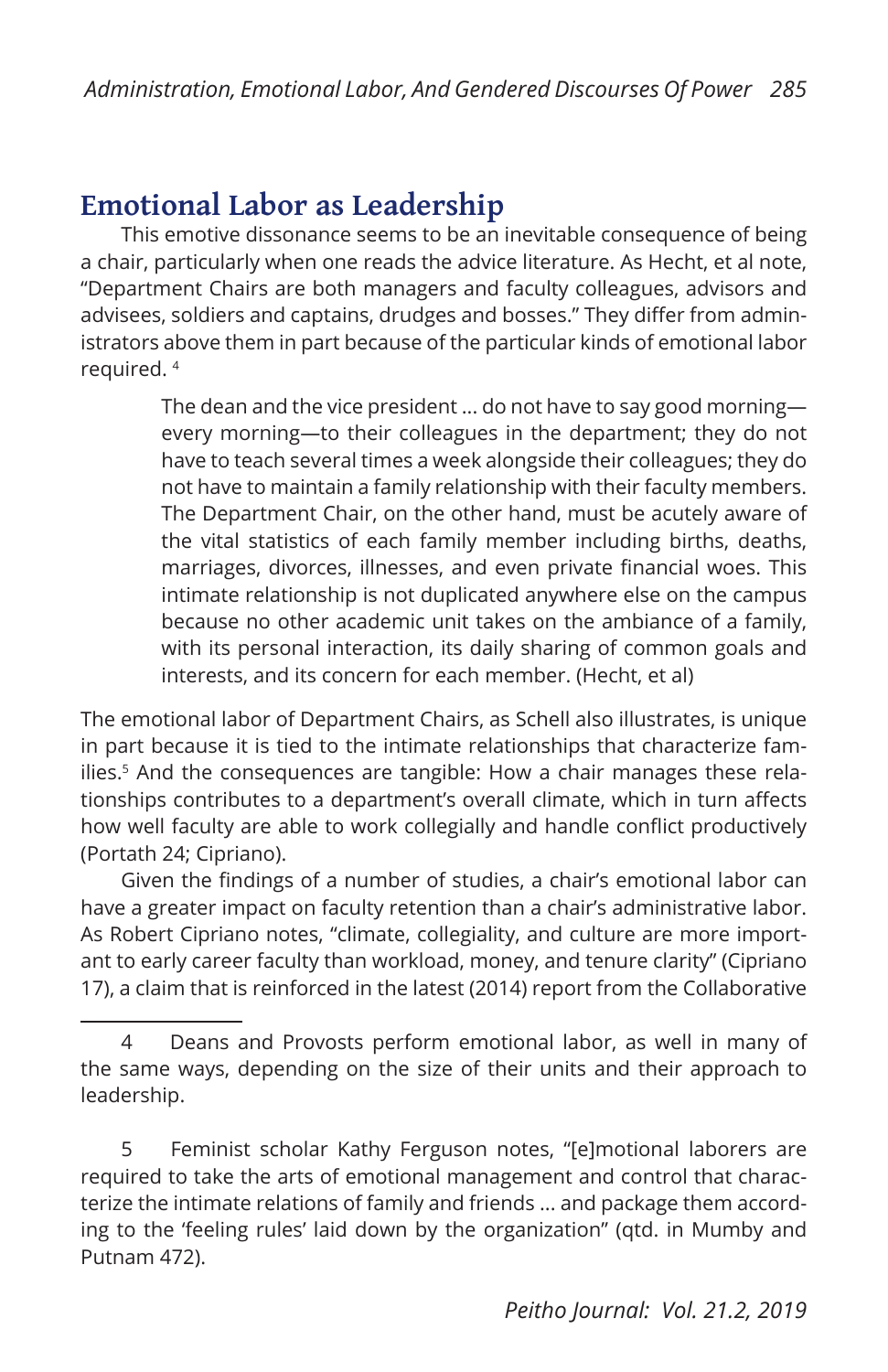on Academic Careers in Higher Education (COACHE) (2). In fact, a "study by August and Waltman (2004) found that the factor of collegiality was the most significant predictor of career satisfaction for all faculty women regardless of rank" (Terosky, et al 60). In addition, research in the social sciences has established clear links between department culture and faculty retention, identifying several key influences (all under the purview of the chair): "professional development resources, work-life climate, the clarity and fairness of the tenure process, transparency, person-department fit, and collegiality" (Campbell & O'Meara 53). Faculty satisfaction, in other words, is affected by the way a chair manages emotion.

Developing such a culture requires what management scholar Ronald Humphrey describes as "leading with emotional labor": that is, when "managers or other leaders . . . use emotional labor and emotional displays to influence the moods, emotions, motivations and performance of their subordinates or followers" (Humphry, et al , 153). To effect change, however, I would argue that leaders must also take seriously the emotive dissonance and outlaw emotions they and their colleagues experience. Leading with emotional labor is essential for a department to be effective, to be functional, to retain faculty and staff, to teach and research effectively, and to fulfill the institutional mission.

### **Department Chair: A Less-Than-Ideal Worker**

Leading with emotional labor, however, contrasts sharply with academia's masculine model of the "ideal academic worker." This ideal worker "is married to his or her work, can move at will, and works endlessly to meet the demands of tenure" which are "'built upon men's normative paths and assumes freedom from competing responsibilities, such as family, that generally affect women more than men'" (Wolf-Wendel & Ward 237). Not surprisingly, these ideals are reflected in much of the literature about becoming a Department Chair. Walter Gmelch and Val Miskin, for example summarize the transition from faculty member to Department Chair by contrasting the characteristics of a faculty member's work with that of chair, a contrast which highlights gendered binaries:

| <b>Faculty Member/Ideal</b><br><b>Academic Worker</b> | <b>Department Chair</b> |
|-------------------------------------------------------|-------------------------|
| <b>Masculine</b>                                      | <b>Feminine</b>         |
| Solitary, independent                                 | Social, collaborative   |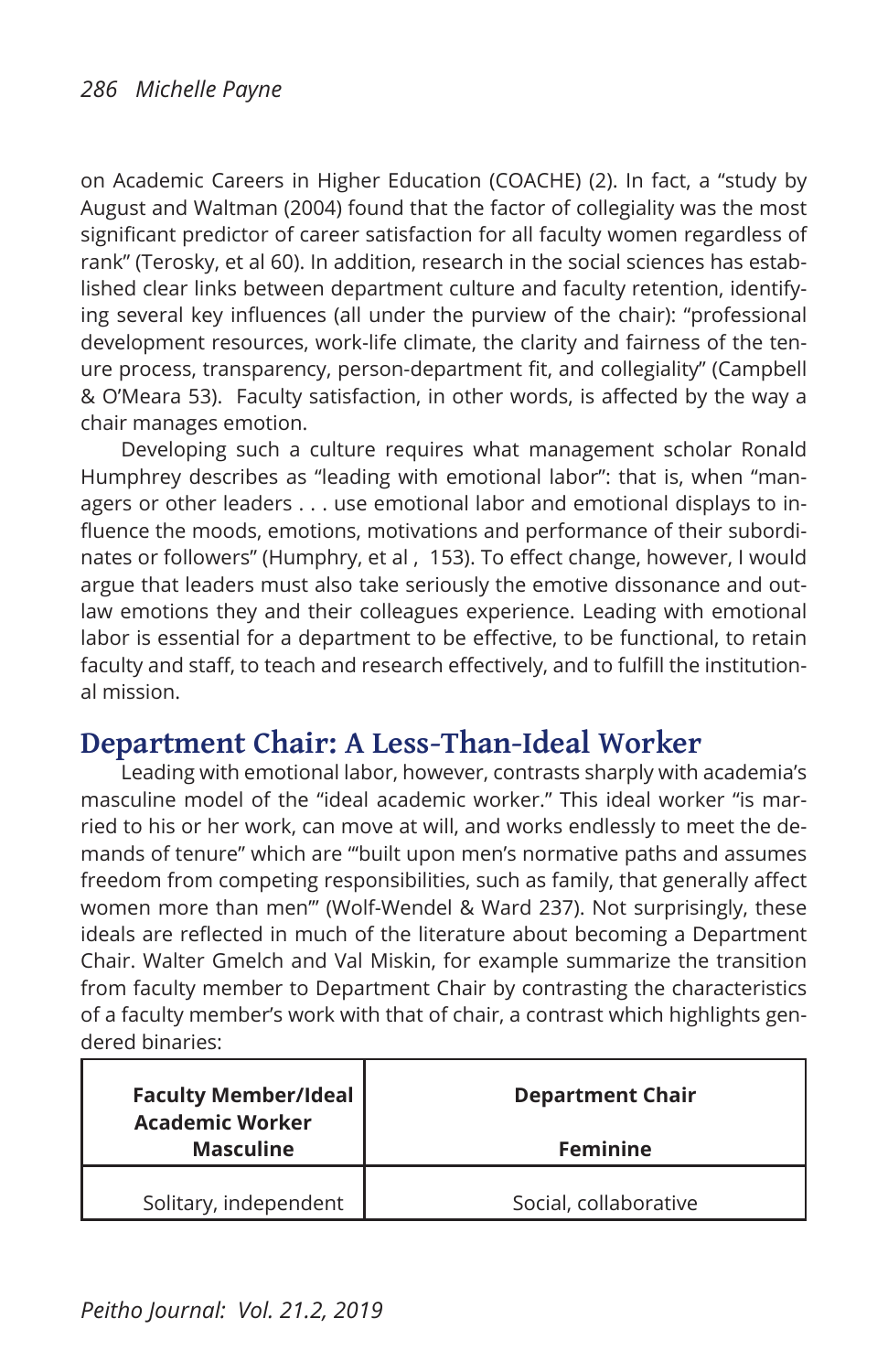| Focused; uninterrupted<br>time            | Fragmented; interrupted time                                              |
|-------------------------------------------|---------------------------------------------------------------------------|
| Autonomy                                  | Accountability                                                            |
| Manuscripts                               | Memoranda                                                                 |
| Private (closed door)                     | Public (open door)                                                        |
| Professing                                | Persuading                                                                |
| Stability (movement<br>within discipline) | Mobility (mobile, visible within university<br>structure)                 |
| Client (requesting,<br>expecting)         | Custodian (dispensing resources, man-<br>aging space and materials)       |
| Austerity                                 | Prosperity (perception of more control<br>over resources and greater pay) |

#### (Gmelch & Miskin)

It's no wonder that new Department Chairs are greeted with condolences rather than cheers: being a chair can mean the death of one's research agenda, a loss of autonomy and academic prestige, the pity of one's colleagues, constant interruptions, and days filled with mundane rhetorical and administrative tasks and the problems of unruly faculty colleagues. It can mean the loss of one's identity as an ideal academic worker. Despite the visibility, recognition, and—in some quarters—prestige of being a Department Chair, research has shown that most faculty who become chairs do so out of a sense of obligation ("It's my turn"), a commitment to helping their department, or a sense of "altruism, fear, or a need for change" (Carroll and Wolverton 8), and rarely do they choose the role as a form of career advancement. In fact, only 20% of chairs go on to other administrative roles (Carroll and Wolverton 6) (although the number is higher for chairs in hard sciences (Carroll and Wolverton 5)). Depending on the institution and its values, in a culture that grants the highest status to the masculine role of faculty scholars and teachers, Department Chairs, despite their limited institutional authority, also occupy a feminine role of service that often garners very little "real" status among faculty peers, regardless of the gender of the chair.

However, the reality is that, as institutional leaders, Department Chairs make "up to 80 percent of all administrative decisions...in colleges and

*Peitho Journal: Vol. 21.2, 2019*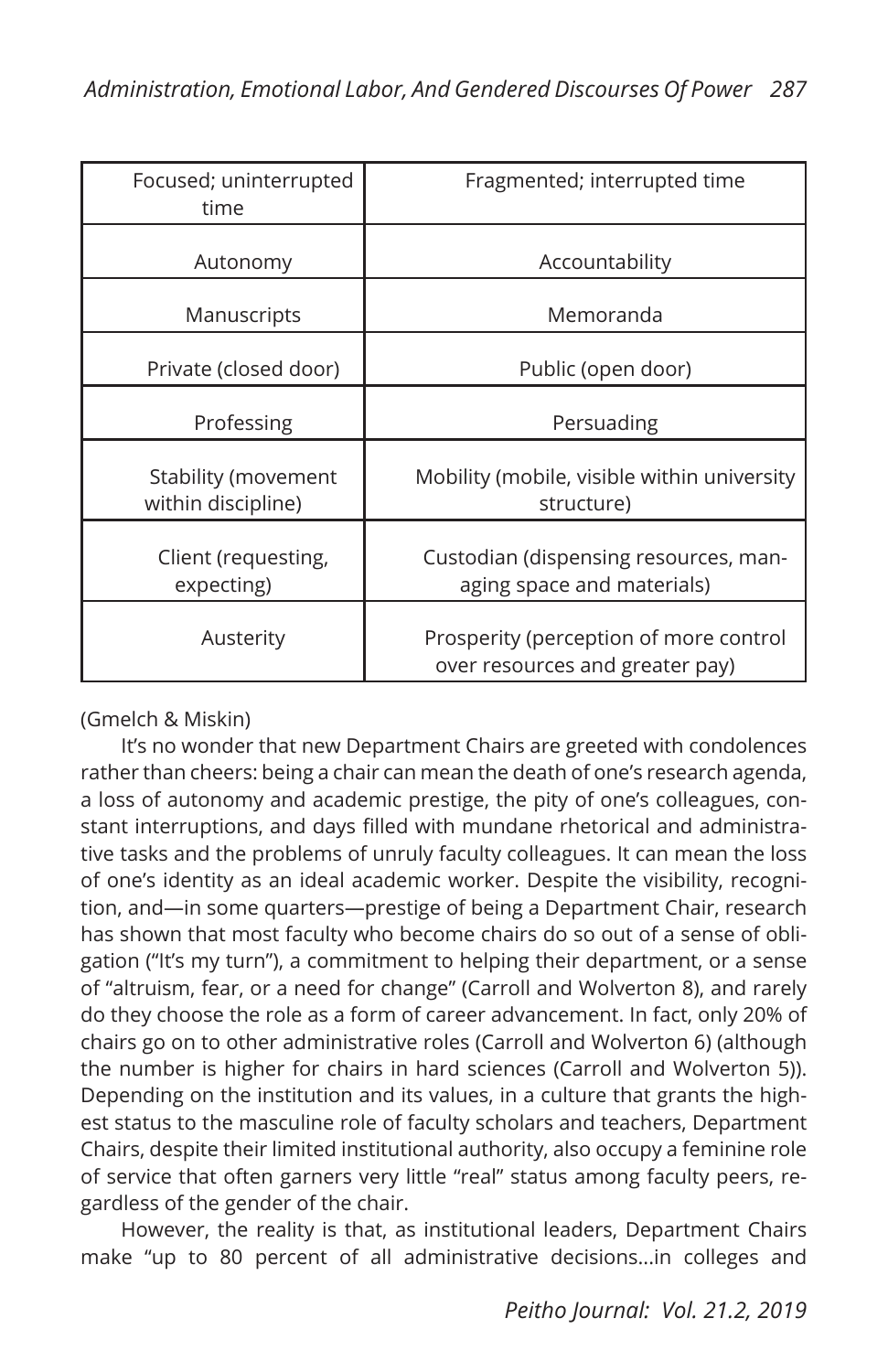universities" (Carroll and Wolverton 3), from hiring faculty to scheduling classes to resolving grade appeals and requesting resources. Tenure-track and nontenure-track faculty perceive Department Chairs "to be the most important players in issues involving faculty's work roles and workload, chances for promotion, salary/compensation, role in governance, professional development, academic freedom, and professional status" (O'Meara, "Scholarship Unbound" 6). As a Senior Associate Vice President for Academic Affairs said, "chairs are essentially running a small company. They are responsible for as many as 30- 40 full-time faculty, a dozen staff members, several hundred students, millions of dollars of research funds and several millions of dollars in operating budgets. Why are we preparing them like they are going to be running a lemonade stand?" (quoted in Enyeart).

Given how central emotional labor is to Department Chair work, then, I would extend Carroll and Wolverton's claim above and say that 80% of the decisions made at an institution depend on the administrative AND emotional labor of Department Chairs. And yet that labor is not valued in the reward structure of most institutions of higher education.<sup>6</sup> As countless studies and institutional policy documents have demonstrated, it is rare that Department Chair service is counted toward promotion or rewarded with stipends, course reassignments, or permanent salary increases. As Phillips and Heinert also note, like other service activities on a CV, "Department Chair" is simply one item in a long list— implicitly equal to being a member of a College committee or consulting with community members or organizing a reading—and collectively relegated to the least important category of faculty work.

### **The Consequences of Saying "Yes"**

"Institutional barriers to gender equality are embedded in everyday taken-for-granted university practices, making them difficult to recognize, let alone be transformed."

Karen Pyke, "Service and Gender Inequity among Faculty"

My own experience when I was a first-term chair exemplifies the consequences of saying yes to highly consequential, feminized, administrative labor. I narrate it here to explain what motivated me to initiate changes, how my outlaw emotions became central to my advocacy work and eventually—ironically—led me to continue as chair for several more terms. I'm also well aware of the emotional labor I have to exercise as I narrate and analyze my experience

<sup>6</sup> Some institutions do seem to be rewarding this labor more frequently, however, based on anecdotal evidence.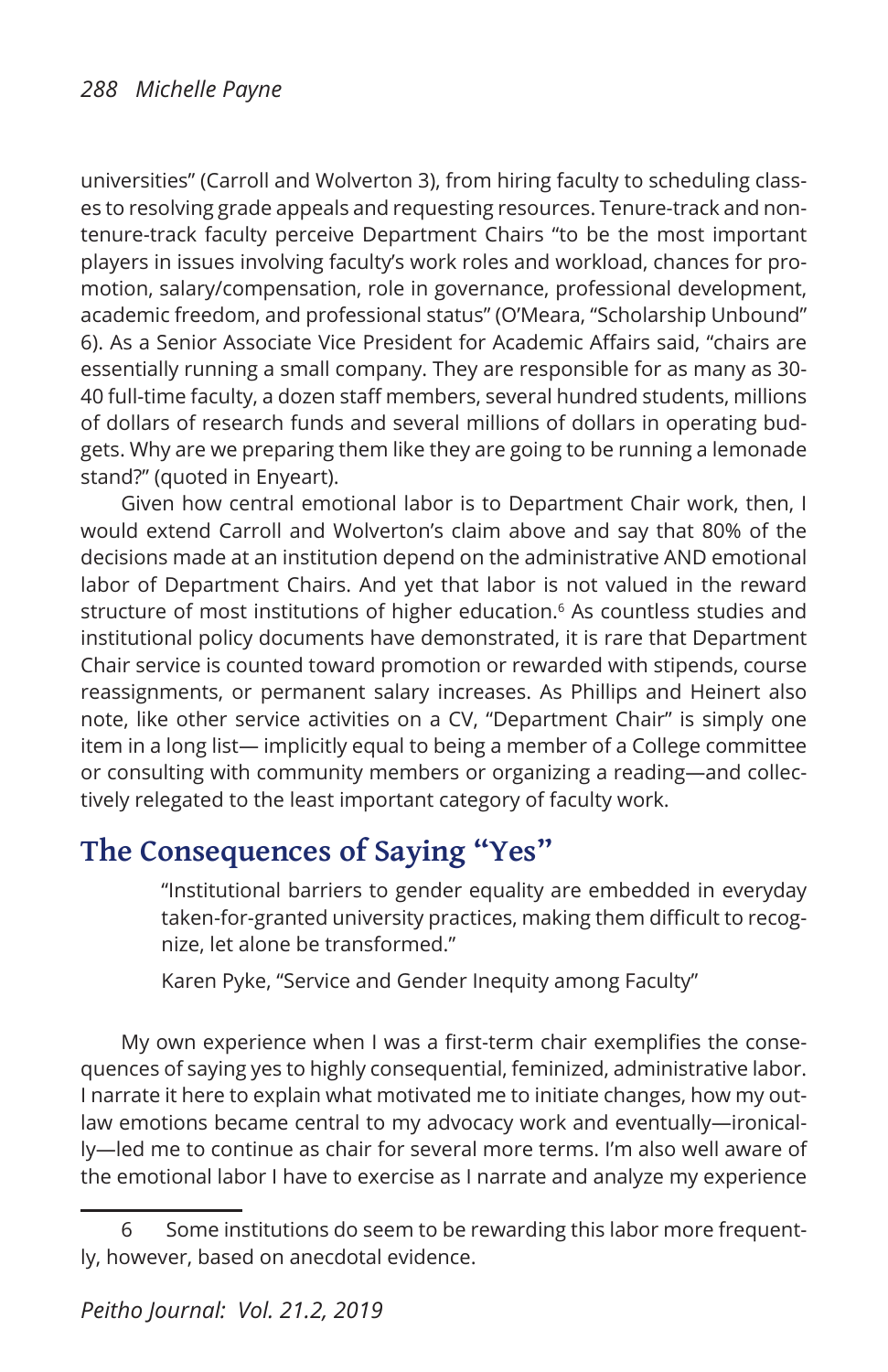here. I just recently stepped down as chair and many of the people involved are still in my department; I am making public an event that those involved could not, given confidentiality rules around Promotion and Tenure; I was/am in a greater position of power than my colleagues; and I want to emphasize my analysis of what happened and why, not place blame or reinscribe a victim narrative. I also do not want to imply that my experience is representative.

Like Eileen Schell, I was asked to run for chair well before I felt ready, and I was able to say no for a while. But I said yes about four years after tenure and promotion to Associate Professor, before my daughter was even in preschool. I found the work demanding, sometimes exhausting, but ultimately fulfilling and transformational. Two years into my first term as chair, I chose to apply for promotion to full professor. I had published two editions of a co-edited textbook, an extensive Instructor's Manual (254 pages), and several textbook chapters in addition to presenting at a large number of national, regional, and local conferences. I'd also been in significant administrative roles since my second year and several of my accomplishments fit the WPA's criteria for intellectual work. After consulting with several colleagues across campus on the merits of my case, I decided to apply. I was one of four applicants for Full in our department that year, and for the other three candidates I continued in my role as chair: I reviewed their materials and, per policy, sat in their interviews, silently observing.

Unlike my colleagues, for my interview with our six-person committee, I did not have someone to sit as the chair's proxy during P & T interviews, so I was without an institutional representative and without the separate evaluation that the chair usually provides. It hadn't occurred to me to request either one. But as the unusually tense and awkward interview progressed, I began to wish I'd thought about asking for both. After my interview, the committee chair stopped by my office and delivered the vote: the members voted 4 to 2 against recommending me. I was stunned and confused. The two male colleagues had received unanimous, glowing support. The other female colleague who applied for Full initially received no support for her case, even though she had a book contract in hand. I was struggling to make sense of what was happening.

Within a week I found myself sitting in our conference room with the Promotion and Tenure Committee, appealing their initial vote, documents spread in front of me. Toward the end of the meeting, a senior faculty member stood up and began to defend the committee's decision.

"You have not lived up to your potential," he said, "nor to the expectations we had of you when you were hired."

My colleague seemed to be winding up for more criticisms about my work and my career choices. I'd been offering numerous pieces of evidence for my case and asking for clarity on the criteria they were using. The department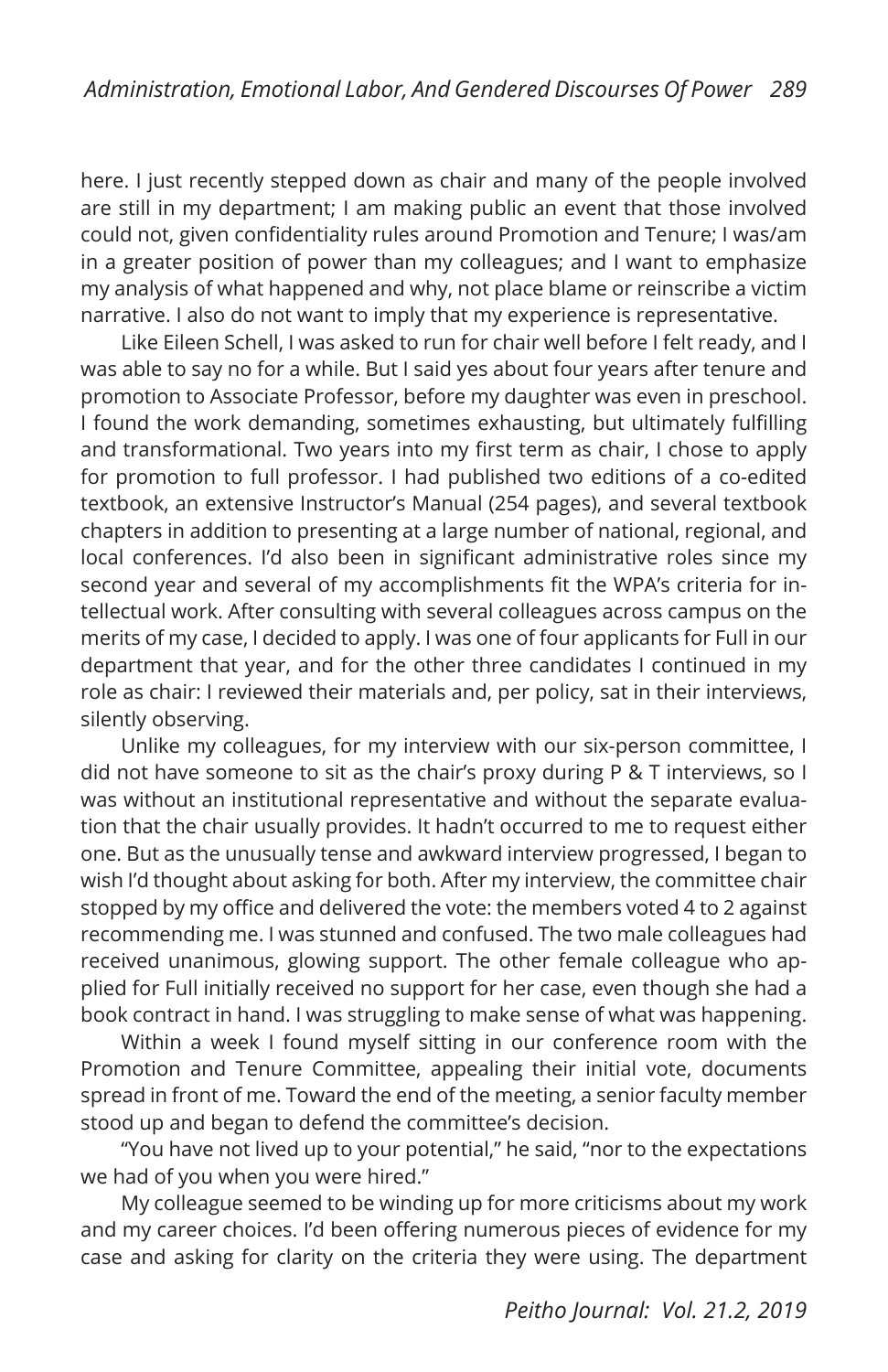didn't have specific criteria for promotion, only general guidelines from the College and University policies that indicated service could not substitute for research. One member told me that I'd made a bad career choice when I chose to become chair instead of focusing on research, so I shouldn't expect to be promoted. For half the committee, my work as chair and as the former WPA did not matter to my promotion. It was irrelevant. And now my senior colleague was driving that point home as passionately as he could: I had presented at national conferences but never turned those into juried articles; I focused on textbook materials, which were not juried (according to my colleague), not considered research, and of little scholarly consequence. My assigned workload in service and research didn't matter. "Surely you'd agree that the Dean has a heavier workload than you do," my colleague said, "but he's still publishing academic articles. Why should we hold you to a different standard?"7

Before anyone could see my tears, I began packing up my materials and stood up in the middle of his speech. "This meeting is over," I said. "I'm done."

After I left, the committee voted on my appeal, this time splitting evenly, three to three. That same week, after an appeal from the other female candidate, they unanimously reversed their vote and recommended she be promoted to full professor.

It was September of 2008. A month earlier, the day before classes began, one of our long-time linguistics faculty members had died in a sudden wildfire that consumed half of a dozen houses in a matter of minutes. I received the call while I was in the parking lot of my daughter's school, having just dropped her off for her first day of first grade. The news was devastating—indeed, traumatic—for the department and for my colleague's students, even the larger Boise community. It was devastating to me, as well, although I couldn't show it. I had to exude calmness and provide reassurance. I had to keep the department's activities moving forward as I also created space for everyone's grief. I had to talk to the press. I had to find replacements, meet with all her classes, and hold informational meetings for students and faculty where they could express their grief.

Then, in the same week that Mary Ellen died, my mother called from the hospital to tell me my father had had a heart attack. A few days later, my husband at the time was diagnosed with prostate cancer. Regardless, I had memorial service to help plan, where I gave a eulogy to the friends, family, students, and colleagues who packed a ballroom on campus. But even in our collective grief and celebration of Mary Ellen's life, I was primarily alone, separate

<sup>7</sup> The Dean had not, in fact, been publishing.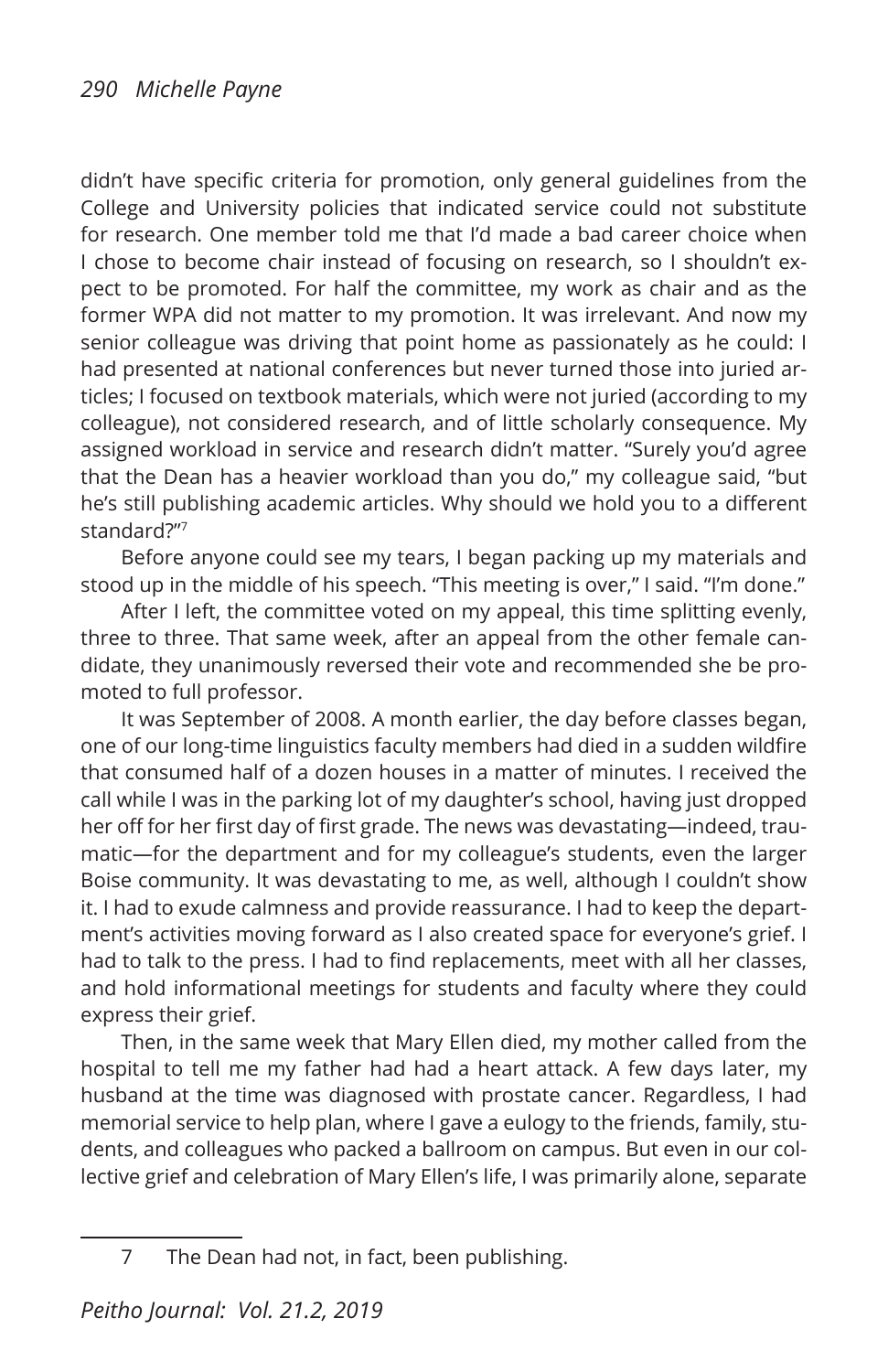from my colleagues, the one who needed to lead the way through this tragedy and manage her own grief privately.

When I walked into my first meeting with the Promotion and Tenure Committee, all of my colleagues knew what I had been dealing with, at home and at work. Our department had the "ambiance of family." That knowledge, however, did not seem to affect the manner in which they communicated their decision. Their decision and how it was conveyed was business, not personal; it was rational, not emotional; it was about upholding the scholarly standards that were being eroded by the university. It was a given that I was expected to fulfill the duties of chair that the committee saw as an obstacle to the masculinist ideal of full professor. All of us were adhering to the implicit emotion rules that had always governed professional and academic life: emotion (or certain kinds of emotion) had no place in decisions about performance. They were private, untouchable.

The evidence before the committee was simply that, evidence. The fact that they could not agree on what that evidence meant within the institution's promotion policy bespoke deeper conflicts about what constitutes scholarship, who gets to decide, and what those definitions mean for faculty identity and power. For three members, definitions of scholarship from the MLA, CWPA, and CCC were either not persuasive, not relevant, or could be ignored: "Those committee members who oppose promotion see that Dr. Payne's decision to devote so much of her limited writing time to conference presentations and on these supplementary textbook materials rather than on juried publications has hurt her ability to produce the high-quality research that marked her career here a decade ago."

Although all six members likely believed they were using rational, objective standards as the basis for assessing the evidence for promotion, their disagreement was about more than simply having different criteria. It was reflective of the university's "incongruous, gendered bureaucratic structures" (Bird 205). The "decentralized decision-making structures" we value in academia also "permit disjunctures between formal expectations and reward structures at university level and department level, and between formally stated and informally reinforced university and department expectations and reward structures for faculty" (Bird 205). Regardless of what had been going on for me personally, my colleagues and I were wrestling with university policies; a lack of department policy or criteria; and past promotion decisions that had reflected disciplinary standards not stated in policy.

Not only was the vote about my promotion not personal; it was, in many senses, professional. Service was perceived as largely irrelevant to tenure and promotion compared to excellence in research and teaching. I did not fit the white masculine model of individualized labor, the "ideal worker." At that time,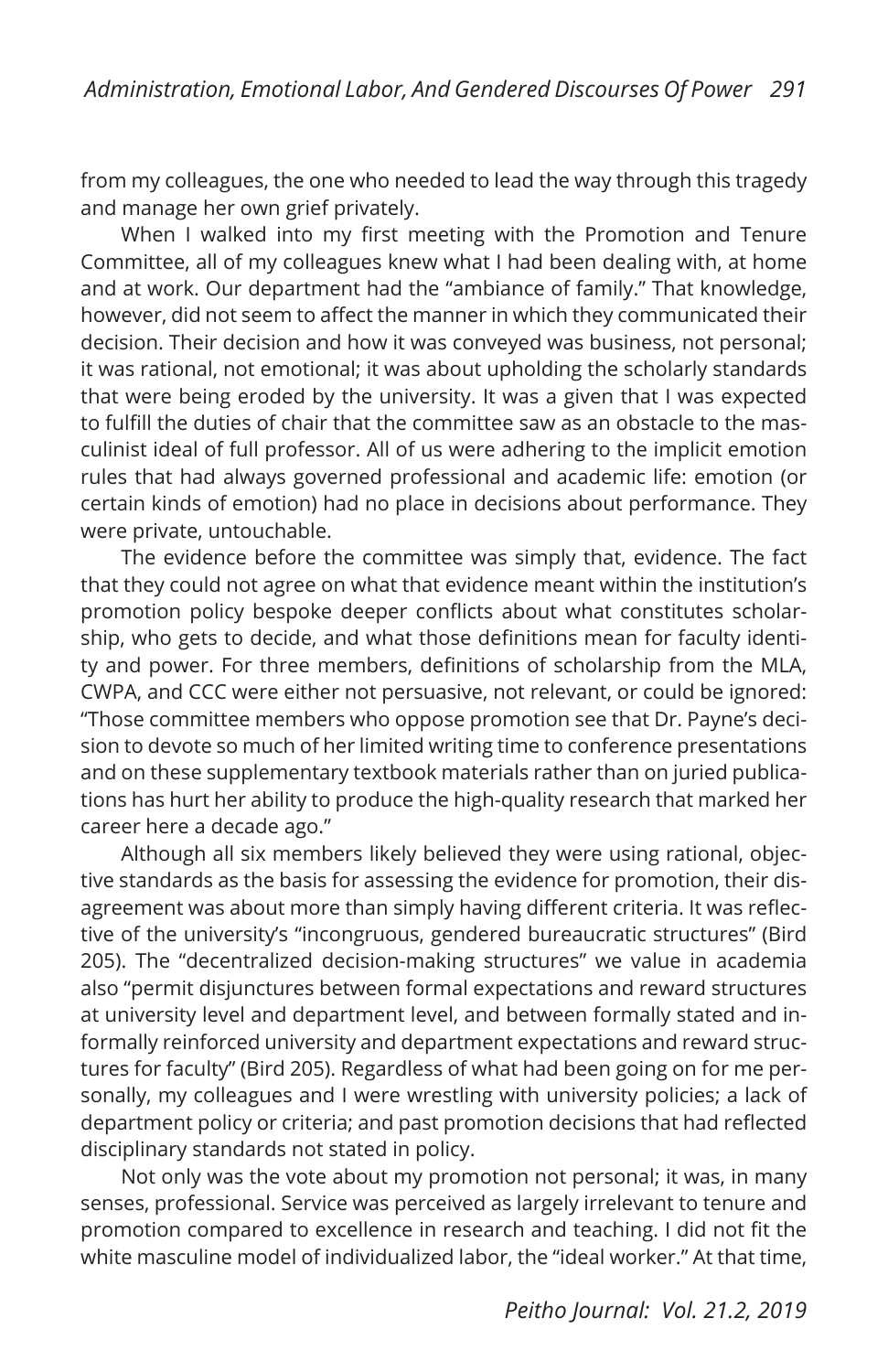I was an Associate Professor who had spent the previous nine out of ten years devoting 40-80% of my workload to administration and service and less than 20% to research (often 5-10%), but I was being assessed based on what my non-administrative colleagues were: the unspoken expectations of a 20% research workload. So it was true, I was not able to produce traditional scholarship at the same rate as my colleagues who did very little service.

Half of the committee believed I should have just said "no" to being an administrator if I wanted to be promoted to full professor. In their letter to the Dean, they wrote,

> There is no question that Dr. Payne's many service contributions have affected her research productivity. The question is whether this factor is a mitigating factor. Those who oppose promotion argue that it does not, that Dr. Payne has charted her own career and that her decisions have resulted in a level of scholarly productivity that does not meet the standard of a Professor at Boise State.

The day that my then-husband had prostate surgery, I was in his hospital room reviewing the promotion dossiers of the three colleagues who had been unanimously recommended for promotion to Full and composing my own assessment of their cases—as Department Chair, absent any emotion—knowing full well that my own might be denied.

### **"Man Up"**

When I ran for chair in 2006, I heard secondhand that a female colleague didn't think I could handle the pressure because I was too sensitive, not tough enough. I had a reputation for being empathetic, kind, and nurturing. In fact, those qualities had been publicly acknowledged two years earlier: I had received the Larry Selland Humanitarian Award, which is given to those who "exemplify Dr. Larry Selland's caring nature, his compassion, his integrity and his encouragement to women and people of color." I also had a collaborative managerial style, one I'd developed based on feminist principles, and that, too, was well known. Not surprisingly, after I was elected chair, a male colleague sent me an email telling me to "man up." Be decisive. Be a leader. Stop soliciting feedback. Be a man.

Later, both of these colleagues would oppose my promotion.

I shouldn't have been surprised, but I was. I had two interrelated responses: I managed my grief and anger privately and mostly alone, upholding the positivist epistemology that demands such emotions be set aside, and I continued with the professional demeanor I'd developed over years of managing my emotions. I was getting on with my professional life, so to speak. At the same time, I began to develop strategies for disrupting that positivist epistemology.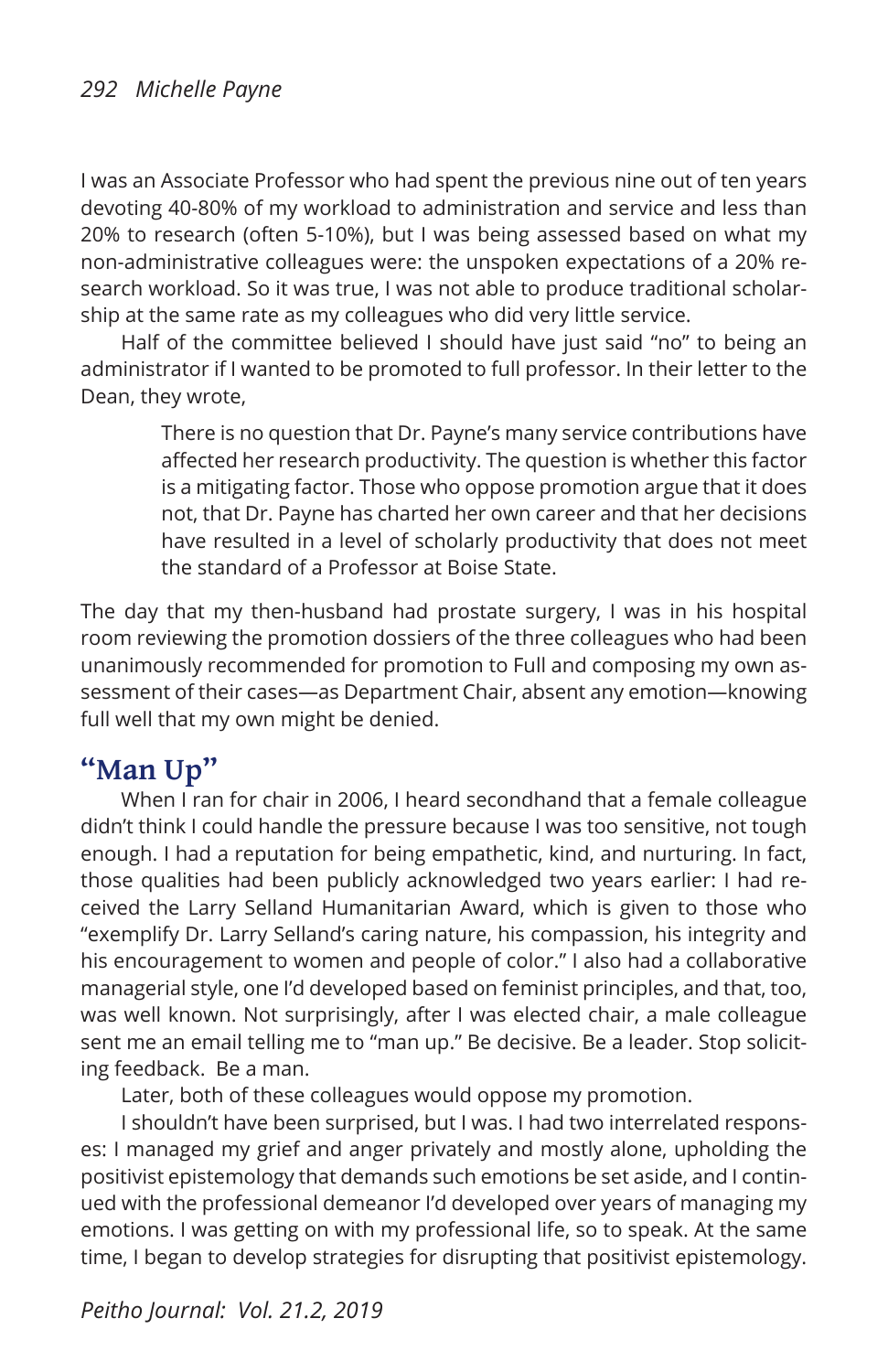To use philosopher Alison Jaggar's term, I took my "outlaw emotions" seriously. "Outlaw emotions," according to Jaggar, are those that "are distinguished by their incompatibility with the dominant perceptions and values" and are typically experienced by the marginalized and subordinated (160). I questioned my anger and humiliation. Had I made a bad career choice? Was I not, in fact, a scholar anymore? Was I in denial about standards for promotion, not able to see the ways I'd failed? Did I get what I deserved? Did I still have a right to judge my colleagues' work as their chair? Did I have a right to feel angry, humiliated, ashamed? Were my colleagues right?

I WAS angry and humiliated, but couldn't act that way, both because I was the chair and because I was a woman, a woman known to be "emotional." I had to deal with the emotive dissonance. The promotion review process was, ideally, supposed to be impartial, rational, and not personal, so why should I be angry at the outcome? I could simply withdraw my application, wait until I was finished being chair and devote that time to producing the research expected, then apply for promotion again later. I could work within the status quo, return to being an ideal academic worker and accept that my administrative service would remain invisible.

Except that I didn't agree with the status quo—as an academic, a chair, a feminist, a Comp/Rhet scholar, and a woman. I also wasn't the only chair on campus who had encountered resistance from her department promotion committee, so mine was not an isolated incident. I also knew that my Dean believed administrative service should be counted toward promotion, and the university was well on its way to integrating the Boyer model of scholarship into its practices, but not yet its policies.

My experience galvanized my resolve to initiate significant change within my department, change that would be informed by critically reflecting on my emotions, interrogating them with evidence and research, and drawing on that dialogue to transform the way we valued, assessed, and rewarded ALL areas of our work. In taking my own outlaw emotions seriously, recognizing the sources of my emotive dissonance, and working from my authority as chair, I set about disrupting gendered discourses and structures, those that devalued faculty service in general and emotional labor in particular, as well as the "privileged emotion managers" who were expected to uphold them.

### **Disrupting Gendered Discourses: Changing department Culture**

Although these events came together in one particular year, the events themselves are far from unique in the life of a Department Chair, and they illustrate the pattern my colleagues and I have been addressing. The culture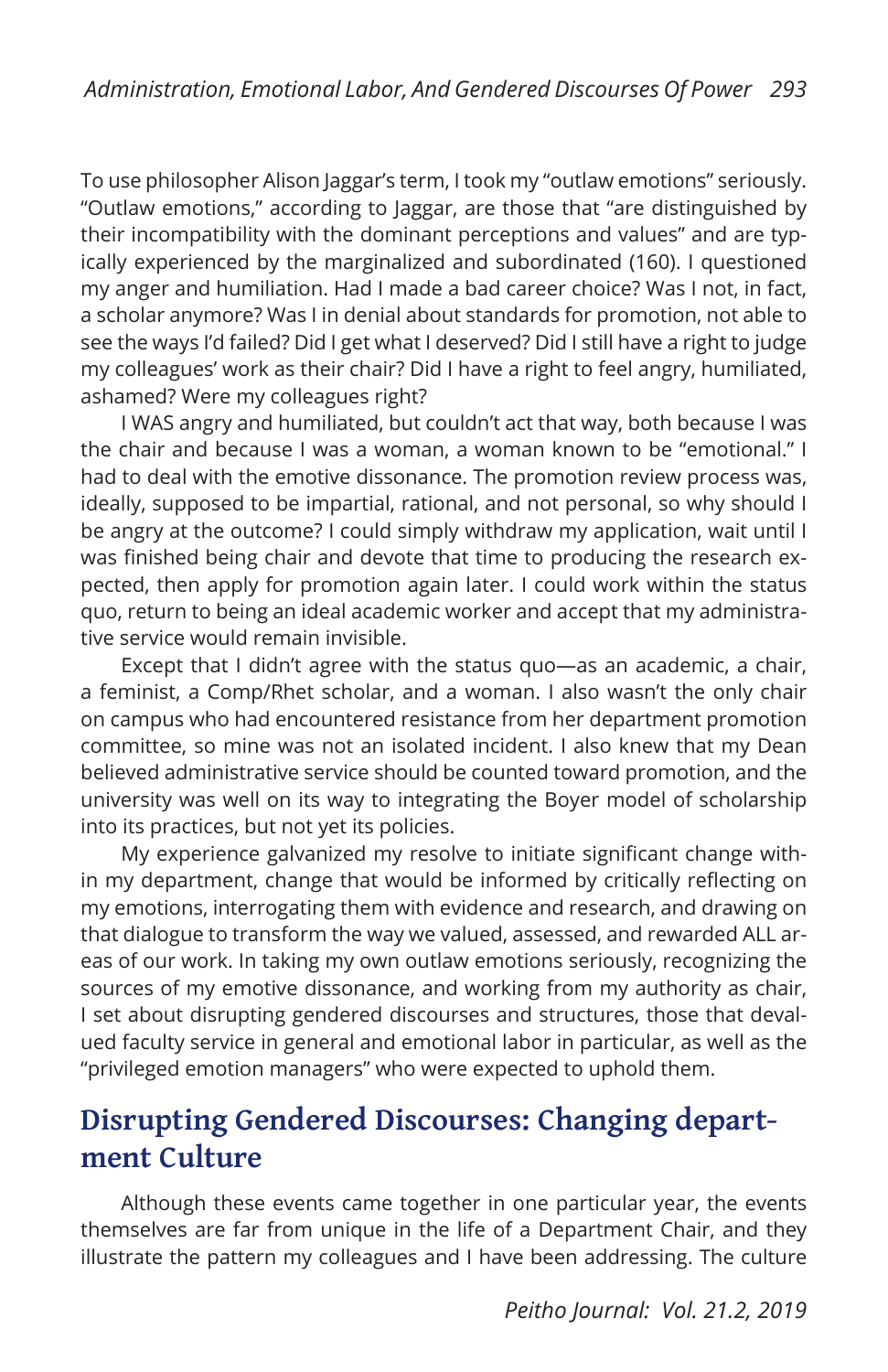of my department at that time was not unique, of course. Higher education research has identified these types of gendered patterns since 1986: As Terosky, et al note,

> women academics find themselves in vulnerable positions in regard to career advancement because they carry disproportionately higher workloads in the areas of teaching, service, and lower level administration. Women are no longer fully blocked from entering the profession, but gendered expectations within the promotion process for publication productivity is misaligned with the workload women face. (Terosky, et al 60)

Like many English departments across the country, we too had a higher percentage of men in the full-professor rank (67%) than women (33%) given the actual gender distribution of the full-time faculty (49%/51%). In addition, all the previous WPA's and Department Chairs had been men with one exception (in the 1980s). They had either been promoted to Full before becoming chair or went up after stepping down; their children were either adults or their spouses/partners assumed primary care of domestic life. I was the second woman to be the WPA and to be chair, one of only two in the eleven departments in the College of Arts and Sciences. Like Eileen, I had postponed childbearing until after tenure, but I needed rounds of fertility treatments to conceive my only child, learning later that I couldn't have any more children. I was also both the primary provider and caretaker in my family. But I was not the academy's "ideal worker" (Hoschild; Terosky, et al 61). I'd spent my career in a feminized field, a feminized profession, doing feminized work as a researcher and as an administrator.

But AS an administrator, I did have a degree of influence and authority, and I didn't take that for granted. When I became chair (two years prior to my promotion experience), one of the first things I did to recognize and compensate service activities was to adjust administrative workloads in the department, pay faculty for summer duties, compensate part-time faculty for service work<sup>8</sup>, and reduce the number of contingent faculty crammed into offices. I focused on continuing to build a stronger sense of community within the department, using our new collaboratively-defined mission and goals to guide our decisions. Several years after my own promotion experience, I began to see tangible changes in the professional lives of my colleagues and in the ways we assessed our work. Ironically, the poor career choice I evidently made to be a Department Chair is the very one that enabled me to facilitate

<sup>8</sup> I did so through strategic enrollment management and the revenue sharing funds we began receiving for our summer offerings.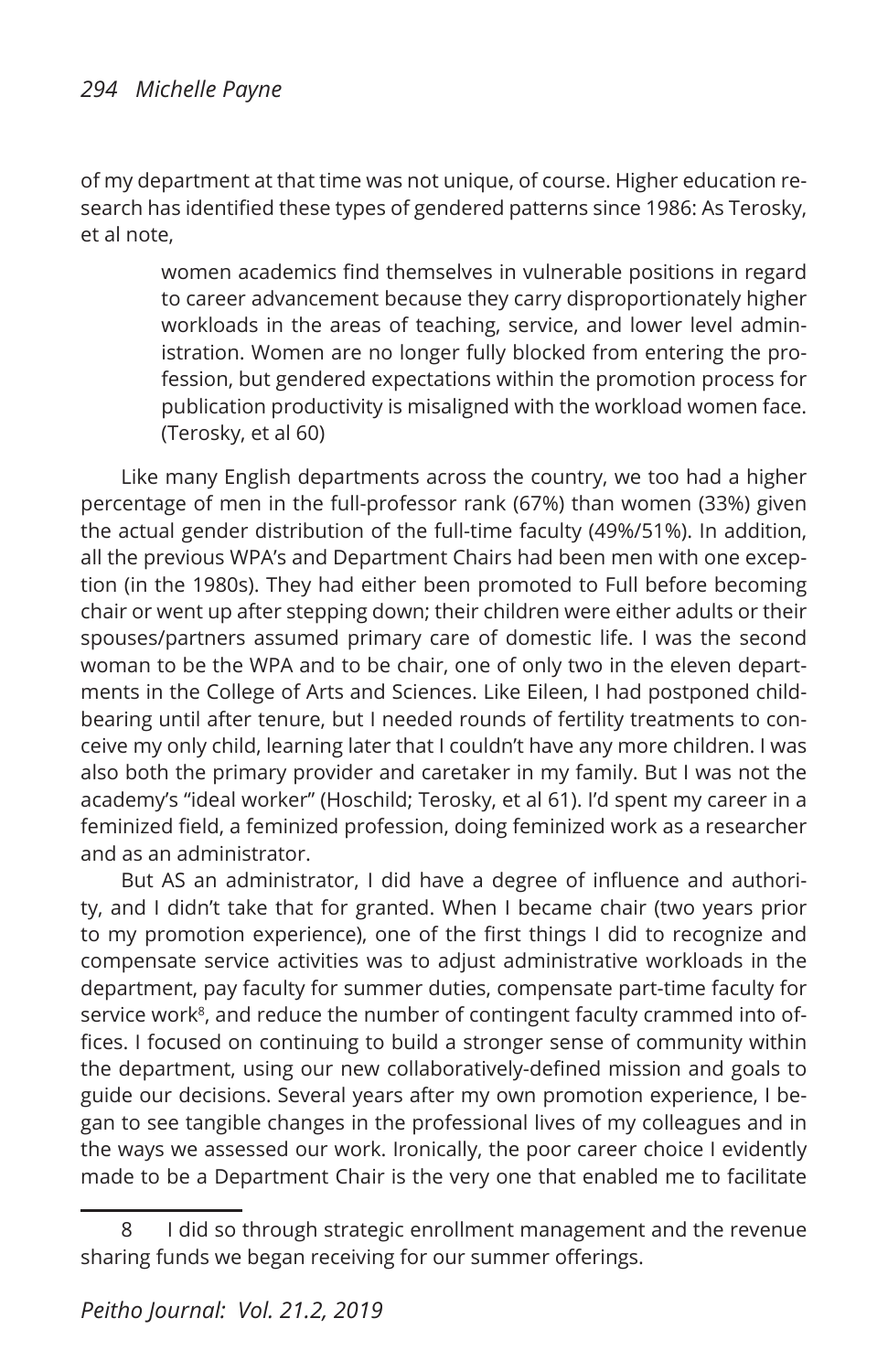the transformation of gendered service in my department. It also positioned me well to advocate for similar changes on the institutional level.

### **Taking Emotions Seriously**

As we've noted throughout our essays, the gendered discourses of service are complex, and strategies for disrupting those discourses will vary across institutions. In my case, institutional culture and history were critical to the changes I and others have initiated in the past few years. The strategies I outline here developed somewhat organically, as responses to my own experience as a faculty member in an English Studies department, as a WPA and a Department Chair; to my intellectual commitments to feminism, student learning, rhetorical theory and practice, and ethical labor practices; to the leadership styles of our Dean and Provost; and to the institutional change that began in earnest after 2003, when we hired a new President.

When Dr. Robert Kustra arrived, Boise State had only been a university for about 30 years, and the effects of that transition were still palpable. Having begun as Boise Junior College during the Depression, Boise State University began to emerge in the 1970s, adding a German research model to its existing liberal arts/teaching mission $9$  and all the complications that came with such a change. Faculty who had been teaching five courses per term prior to the 1970s were reduced to four; tenure and promotion based on research productivity was instituted in the 1980s; and by the time I arrived in 1997, about half the full-time faculty in the English department were teaching three courses per semester. Research was becoming a defining feature of faculty roles across campus, displacing the historical emphasis on teaching and service. "Our long-term goal," Dr. Kustra said in his university-wide address in 2003, "is to become a metropolitan research university of distinction. To achieve this goal, we must be collaborative, entrepreneurial and competitive." A key measure of our success would be to move from the Carnegie Classification of a Masters 1 institution to a doctoral research institution,<sup>10</sup> and our strategic plan would get us there.

By the time I became chair in 2006, Boise State was well into what Adrianna Kezar and others term the "mobilization stage" of our transformation, having begun "to question and challenge the current status quo—practices and policies that are enmeshed within the current institutional culture" (Kezar and

<sup>9</sup> The University retained its community-college mission until just recently, when the College of Western Idaho began.

<sup>10</sup> Boise State was recognized as a doctoral research institution in January, 2016.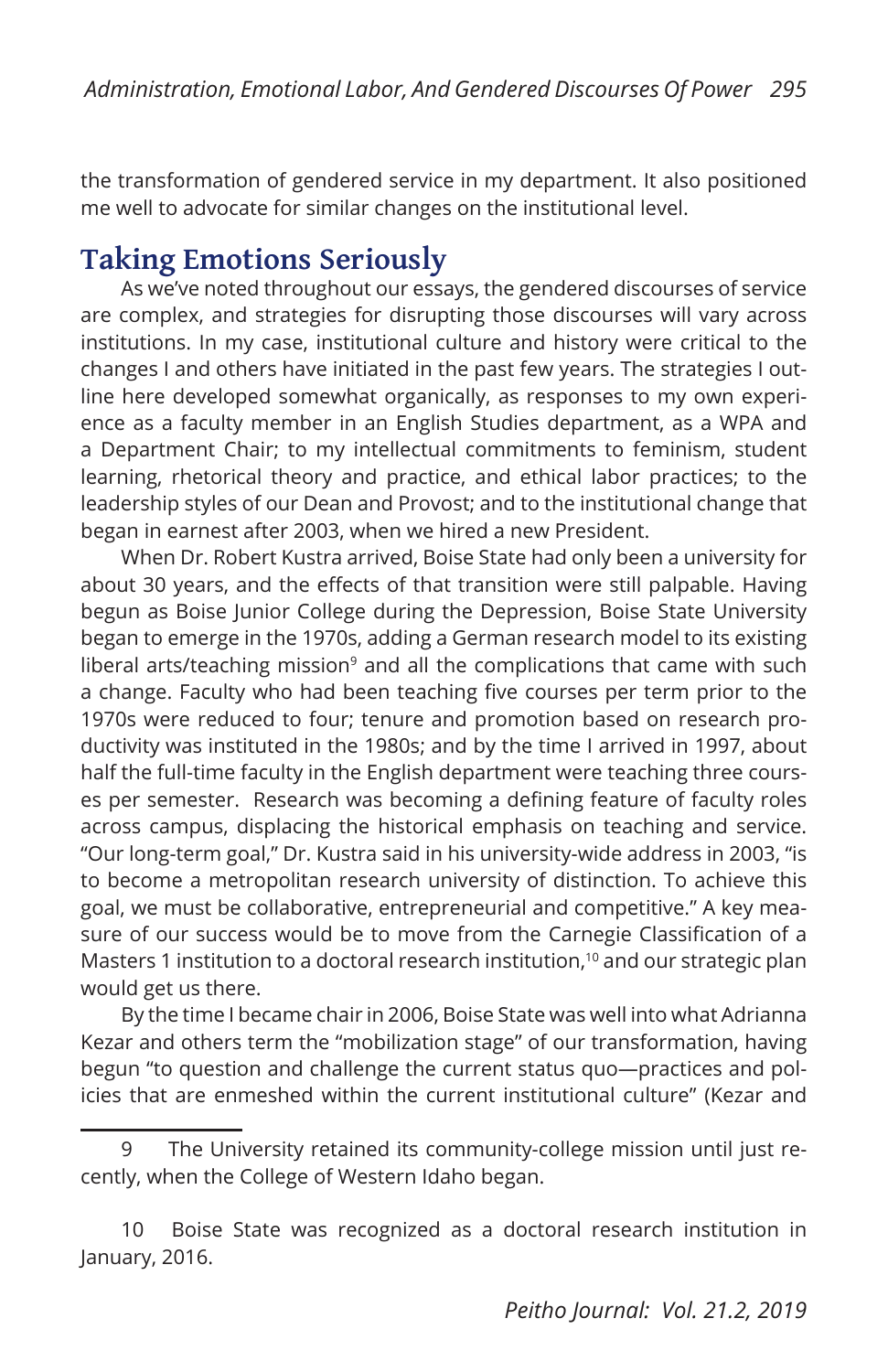Sam 59). Over the next several years, we were immersed in the "implementation stage "(Kezar and Sam 59-60): "focusing on creating infrastructure and support for the reform" (Kezar and Sam 60). We had been challenging the status quo, questioning the values that drove it, working collaboratively across units to develop changes, and implementing specific structural and policy changes. Change wasn't only in the air; it was in offices and classrooms and the foundations of new academic buildings.

After 2008, by the time I began initiating changes within my own department and advocating for change institutionally, "the values, norms, and underlying assumptions that guide behaviors" (Kezar and Sam 58) at Boise State had been reshaped, creating opportunities for change that had not been apparent before.

### **Changing department Culture: Developing Performance Criteria**

A key component of the strategic plan was increasing our research productivity, and it was clear that department initiatives would need to be aligned with those goals and values. Among the changes our department implemented, we developed an enrollment management plan that allowed us to reduce teaching loads without extra costs or increased caps. Faculty who had demonstrated consistent scholarly/creative activity were reduced from a 60% teaching load to 50%. At the same time, we needed to restructure the way we administered our degree programs, so we had separate Discipline Directors for each curricular area. As the number of faculty directors increased, a number of faculty began to complain privately that it seemed only Associate Professors were carrying the department's service load. The resentment was beginning to build from this tension between research and service.

Faculty resentment is one of those emotions chairs tend to avoid but need to manage; it can undermine collegiality and community very quickly. Rather than dismiss it as "what faculty do" or as simply the "sour grapes" of one or two people (i.e., see it as an individual, personal problem), I took the emotion seriously. I decided to look at the data and see what we needed to address, either as a community and/or as individuals.

As it turned out, we did indeed have a problem, one that was much bigger than I had thought and one I wouldn't have noticed if I'd ignored that pesky and all-too-common feeling of resentment. Instead, I realize in retrospect, I engaged the department in what Jaggar would call "critical reflection on emotion" that led to reassessing our practices and stated values—that led, in other words, to political action on a micro level. As Phillips and Heinert argue, we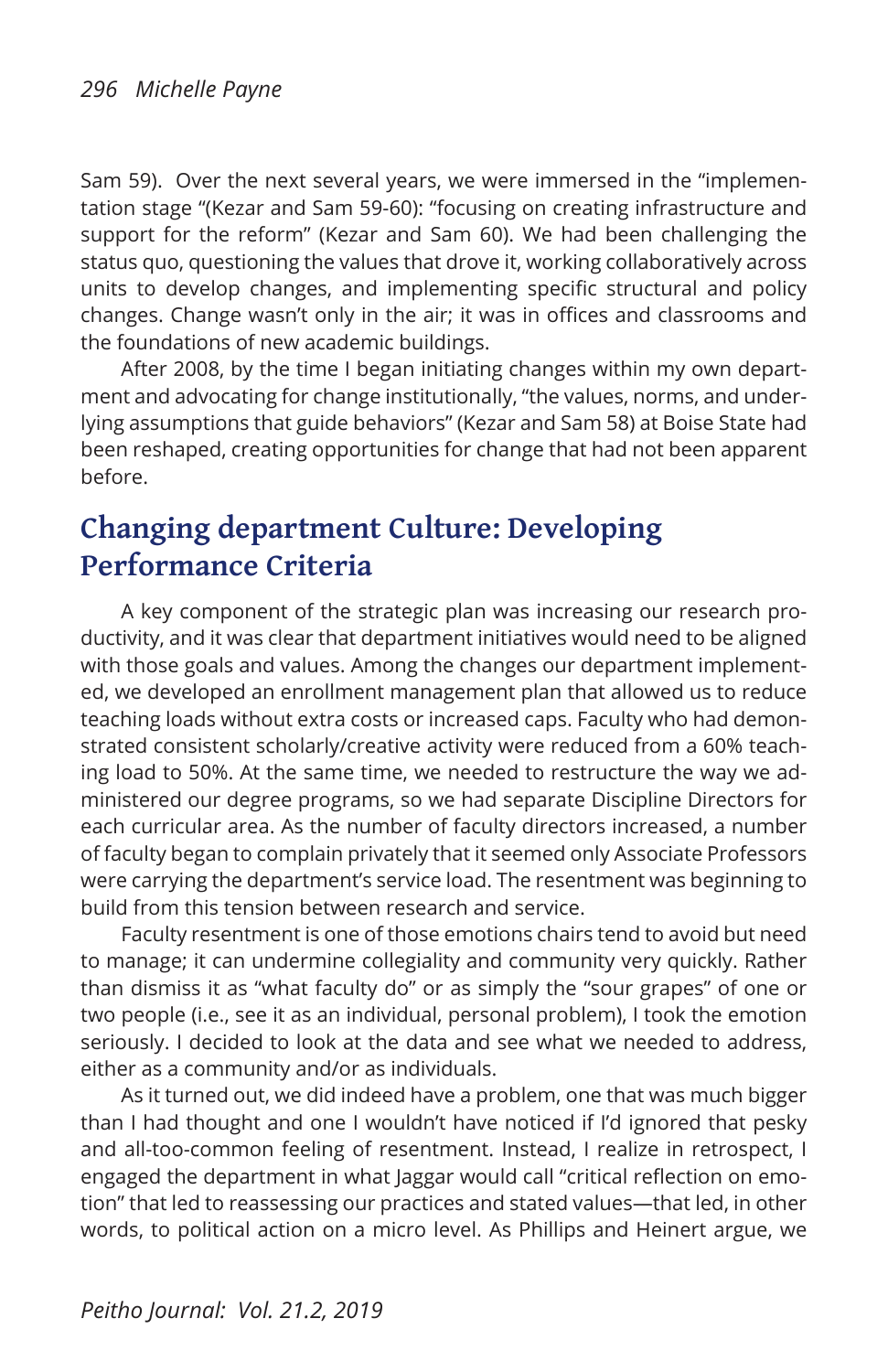began to transform gendered service by "redefining and assessing labor and workload in terms of how it supports the institutional mission."

During our fall semester retreat in 2010, I integrated a discussion of shared governance and performance criteria into our yearly strategic planning conversation.11 In our retreats, I had made it a practice to emphasize the progress we'd made on our goals each year, tracking our accomplishments visually in a table, and then using retreat time to plan for the coming year. We were getting used to talking about our work in relationship to something larger than ourselves, no matter how tenuous or conflicted it was.

We started with three questions designed to help us connect our strategic plan to performance criteria:12 1) Given our vision, mission, and goals, what kinds of activities will help us get there? 2) What are we already doing that is helping us achieve these goals? 3) What kinds of activities do faculty and staff need to engage in to help us reach that vision?

I divided faculty into groups for each category of our strategic plan and asked them to 1) list what we are already doing toward those goals; 2) list what we could be doing; and 3) translate those lists into performance criteria to answer the third question above. We had a positive and lively discussion.

Not surprisingly, during the conversation some faculty raised their concerns about the inequities they perceived in service workloads. By focusing on our mission and goals during the retreat, I had intentionally created a context within which they could voice their concerns publicly, but do so without being perceived as complainers. I then returned to those concerns when we shifted to shared governance and displayed the data I'd found. I illustrated the changes that had occurred in faculty workload capacity over the past twelve years, departmentally and by program. We had increased our contributions in all three areas of teaching, research, and service, and our administrative release time had almost doubled. At the same time, some areas in the department were contributing more to shared governance than others, notably the smaller areas of technical communication, rhetoric and composition, and linguistics. When we looked at the data by faculty rank, it was quite clear that Associate Professors were doing more of the administrative work AND more of the committee work than Full Professors and Assistant Professors. In fact,

<sup>11</sup> We'd been holding semester retreats for about seven years at that point, so faculty were accustomed to using that time to tackle big issues—from curriculum revisions to strategic planning to university initiatives. They have been one of the key means of changing department culture.

<sup>12</sup> See also Ward for a discussion of similar approaches for addressing service.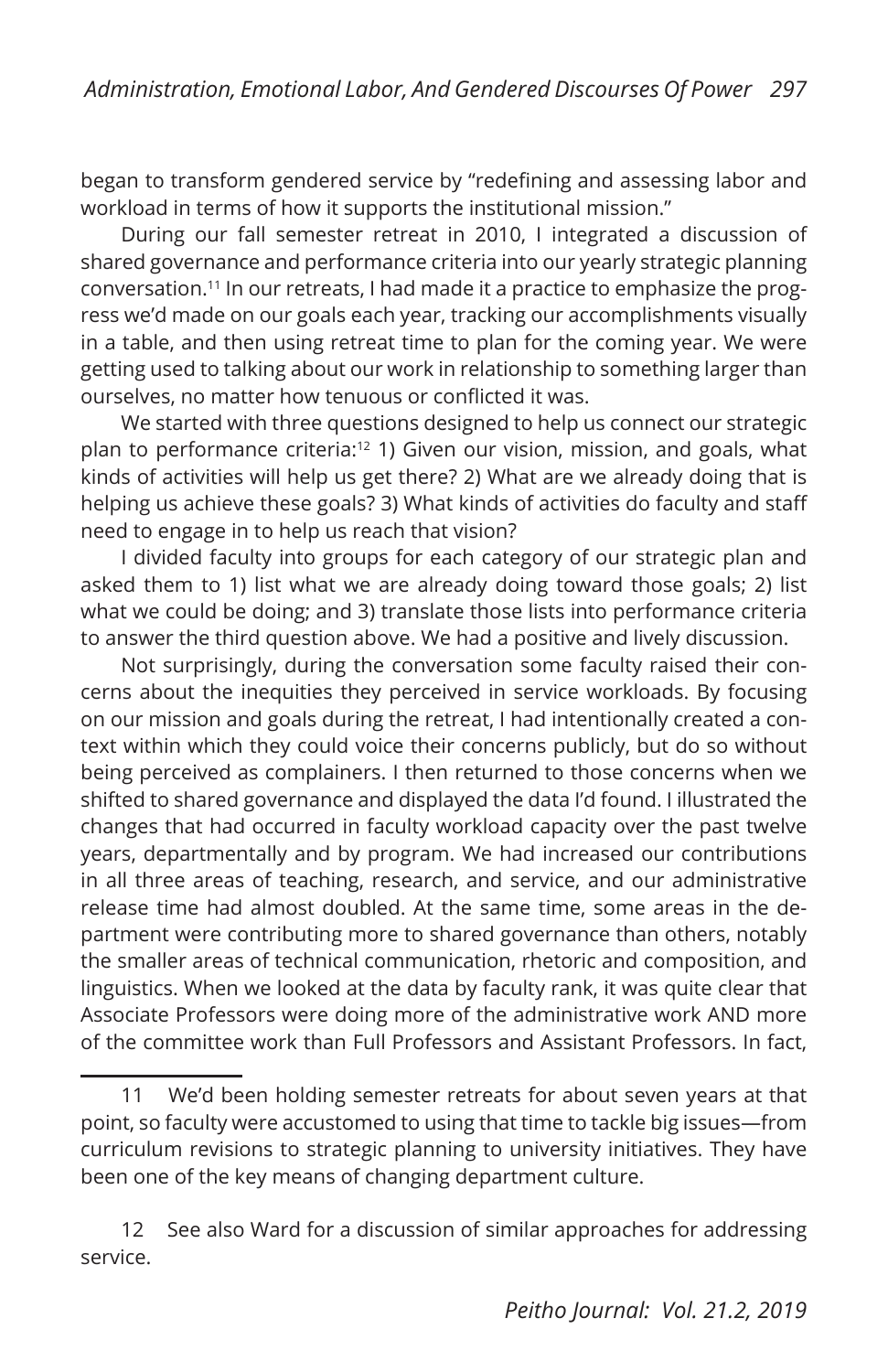55% of all the administrative roles in the department were held by Associate Professors, while only 23% were held by Full Professors. The data suggested a pattern that couldn't be dismissed offhand.

### **Aligning Service to Mission and Goals**

Instead of focusing on the "complainers," we focused on the larger system—our mission, goals, and values—looked at the evidence, and saw a problem that was not about individualized labor or "just saying no." Associate Professors were carrying an undue service burden, Full Professors were relatively inactive, and Assistant Professors who had heard they should minimize service were missing important opportunities.<sup>13</sup> We asked what we could do within our unit to define service expectations and rewards for all faculty so they aligned with our mission and values. We didn't ignore the resentment and we didn't embrace it; we used it to fuel our ideas for change.

As a result of this work, we drafted performance expectations; our committee memberships became more diverse by rank; and more Full Professors began participating in department and college-level governance. We instituted stipends for part-time adjuncts who served and full-time nontenure-track lecturers were included on all tenure-track faculty hiring committees, along with faculty outside the subdiscipline. In addition, more adjuncts and lecturers began attending department meetings.

Developing performance criteria for the English department took almost two years, but resulted in a policy that not only defines expectations in all areas, but adopts Ernest Boyer's definitions of scholarship and therefore recognizes certain kinds of service and community engagement as research. Promotion and Tenure Committee members in the department are now expected to assess a candidate's dossier using his/her assigned workload in each area and the definitions of scholarship within his/her discipline. In addition, we borrowed from the University of California-Berkeley's policy on service expectations by rank and created our own, clearly identifying the kinds of activities expected at each level, including full-time nontenure-track faculty.<sup>14</sup> With new

14 See also O'Meara, 10.

<sup>13</sup> Our local data gave evidence to what the women In Terosky, et al's study also said: they "blamed their departmental colleagues for their disproportionately high administrative and service workloads; they criticized their senior colleagues for refusing to perform a fair share of service work" (65). They also said that "their 'local colleagues' failed (or continued to fail) to guide them in navigating workload distribution, institutional politics, and/or the tenure/promotion process" (65).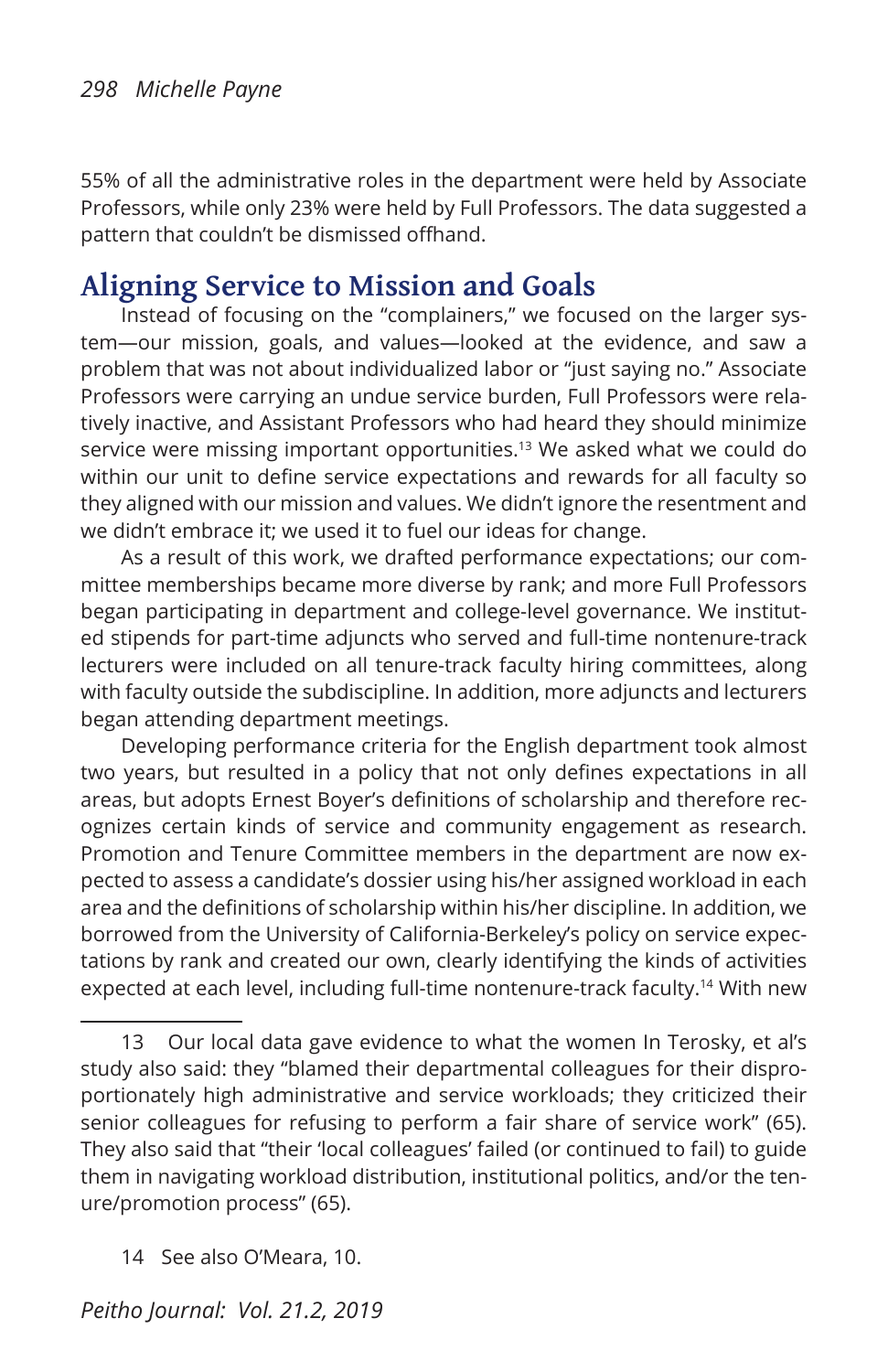faculty, I ask that they identify their service goals for the next five years, thinking about their "service agenda" as they do their "research agenda,"15 and then together we choose appropriate service activities given their roles, disciplinary expertise, the time assigned for service, and the needs of the department/ College/University.

This approach is an example of Phillips and Heinert's third factor in transforming service: "valuing, supporting, and developing the expertise that is required for sustaining the labor of institutions." It helps the faculty member and the chair move away from "service-as-sacrifice-for-the-good-of-the-order" and reframe it as integral to achieving one's overall professional goals, to developing new skills, to contributing one's unique talents to a particular area, and to fulfilling the goals of the university (see also Jean Filleti). Tenured faculty can mentor junior faculty in these decisions and the chair can facilitate an appropriate distribution of service across all faculty members.<sup>16</sup> When faculty have a degree of institutional literacy, they are less likely to personalize certain decisions, which is a consequence of individualizing our work. And, as a study by O'Meara demonstrates, having clear expectations and criteria can have "a powerful psychological effect in reducing the stress and resentment faculty felt at being under-valued, over-worked, and under-paid"("Scholarship Unbound" 15 ).<sup>17</sup> In short, faculty, staff, students, and institutions benefit when service is recognized, rewarded, and assigned based on an individual's expertise as well as the institution's mission.

Changing our department's culture and taking emotions seriously is challenging work for a Department Chair, and while it doesn't relieve the amount of emotional labor in the job, it directs that labor to the productive tensions where theory and practice meet, where outlaw emotions emerge and then

16 See Filetti for questions to help a department discuss criteria for assessing service (346) and an example of how to measure service quantitatively depending on the type of institution (349). See O'Meara, as well (11).

17 "The policies made service scholars feel safer, more appreciated and understood, and thereby made them feel more committed and loyal to their institutions" (O'Meara, "Scholarship Unbound" 15).

<sup>15</sup> I ask faculty to respond to the following prompts: 1) List your professional goals for the next five years; 2) List your particular talents and strengths (e.g., detail-oriented, conceptual thinker, task-oriented, etc.; assessment knowledge, curriculum development, online teaching, teaching with technology, etc.); 3) Given your goals and strengths, what kinds of professional development activities and service activities might help you match the two?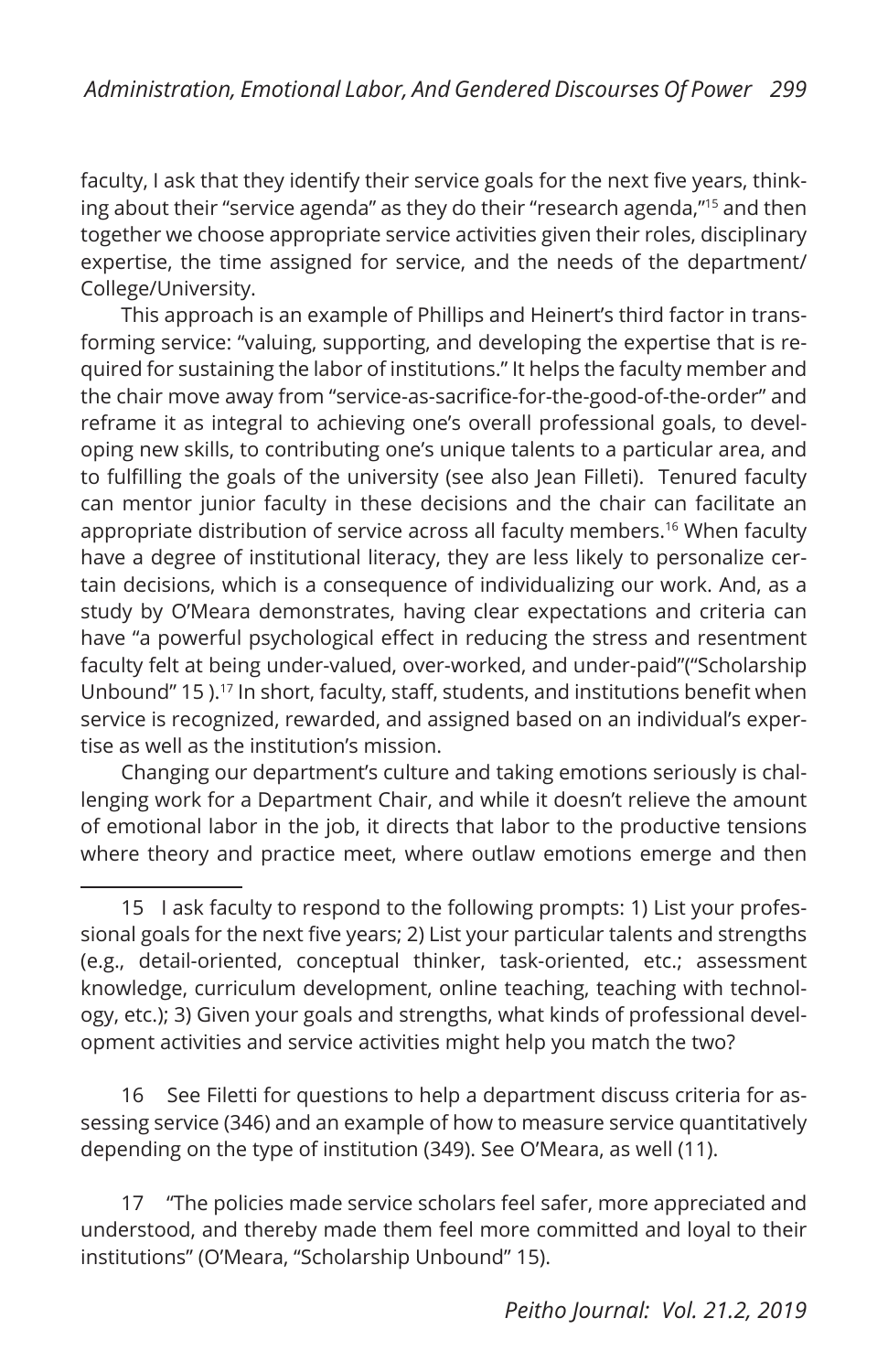challenge privilege and hierarchy. As labor, according to sociologists, emotion management serves the bottom line, not the worker. Consequently, privileged emotion managers like chairs often experience emotive dissonance because their ideological orientation conflicts with the values implied in performing emotional labor as a commodity. And yet, I would argue that THAT's the art of administration. That's one reason I continue to enjoy my work as chair, in spite of my experiences. In taking emotions seriously, I try to attend to those that are pushed to the margins or dismissed as threatening or ridiculous. I engage faculty (and staff and students) in critically reflecting on those emotions as they would any other idea as we try to realize our own emotional commitments, our values, our principles.

### **Advocating for Change in Department Chair Roles and Rewards**

The changes that would support the incorporation of emotion work into a more sophisticated vision of academic life would include moving away from the notion of the individual scholar toward a more social model of intellectual activity.

Mara Holt, et al, "Making Emotion Work Visible in Writing Program Administration."

As I was facilitating change in my own department, I had an opportunity in my second term as chair to challenge gendered service more broadly. I was invited to participate in the President's Leadership Academy (PLA)—a semester-long workshop<sup>18</sup> focused "on how leaders effectively move their organizations from the current state to a desired future state that aligns with the strategic mission and vision of Boise State University" (https://president. boisestate.edu/leadershipacademy/projects/). Participants were expected to develop a "strategic improvement project," as individuals or in groups, that had impact beyond a single unit; could be launched or completed within the spring term; and resulted in "an improvement or innovation that is tangible, measurable, and aligned with the strategic mission and vision" (https://president.boisestate.edu/leadershipacademy/projects/). My project focused on

<sup>18</sup> Every two weeks we met for about five hours and addressed an aspect of leadership in higher education. We focused on change management, organizational culture, interpersonal and organizational communication, management principles, performance management, problem-solving, innovation, data-driven decision making, and action planning.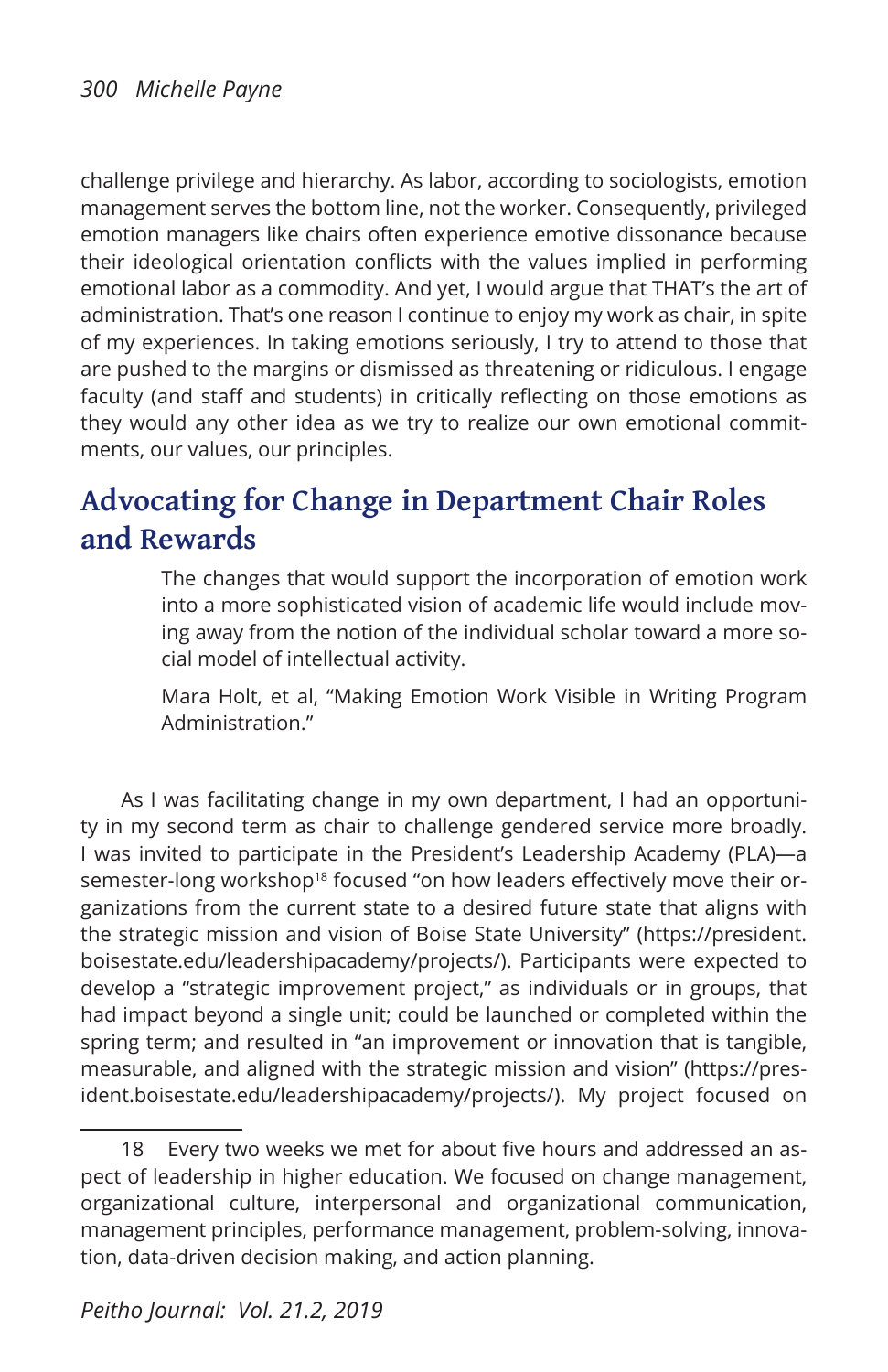recruiting and retaining Department Chairs: to "develop a culture, incentives, and ongoing training for Department Chairs, as well as a way to retain chairs and increase their effectiveness in the 'New Normal.'"<sup>19</sup>

I gathered research on best practices at other institutions and studies on leadership in higher education; the Director of Professional Development for Academic Affairs and I gathered information about the specific challenges facing chairs at our institution (frequent turnover in chairs and staff; challenges in recruiting chairs; inefficient and ineffective department operations; expectations to lead without training, incentive, or time, etc.); and eventually the Provost convened a task force that included the Vice President for Human Resources, the Provost, the Director of Professional Development for Academic Affairs, and the Employee Learning & Development Manager. We conducted a survey, analyzed data, and developed recommendations which I then was asked to present to the President and the Executive Council.

In making our recommendations, we explained the institutional costs to maintaining the status quo, particularly given our mission, vision, and goals; the significant role that chairs played in achieving the President's goals; and the benefits we predicted would result if changes were made, including increased productivity and efficiency on an operational level; reduced turnover and greater stability within departments; higher faculty investment in AND participation in change. If we wanted to become a metropolitan research university of distinction, our existing models of the ideal academic worker would have to change.

chairs were too consumed by daily tasks and putting out fires to focus on leadership, so we needed to restructure the way work was done by staff and chairs. chairs also needed a leadership program similar to the PLA, one that developed the skills needed to lead a department. And finally, if we wanted to recruit and retain chairs, we needed a different compensation model, one that didn't penalize chairs financially or professionally for serving their departments and the institution.<sup>20</sup> We needed, in other words, to align service with the university's mission and goals, to help faculty develop the expertise

20 At Boise State during this time, IF a Department Chair received a stipend, the amount varied by college, and until 2014, the stipend was excluded from salary raise calculations. When a chair stepped down, his/her salary was essentially the same as if he/she had never served; serving as Department Chair made little if any difference in one's base salary over the long term. chairs also worked during summer months even though they were not officially on contract.

<sup>19</sup> From the project proposal.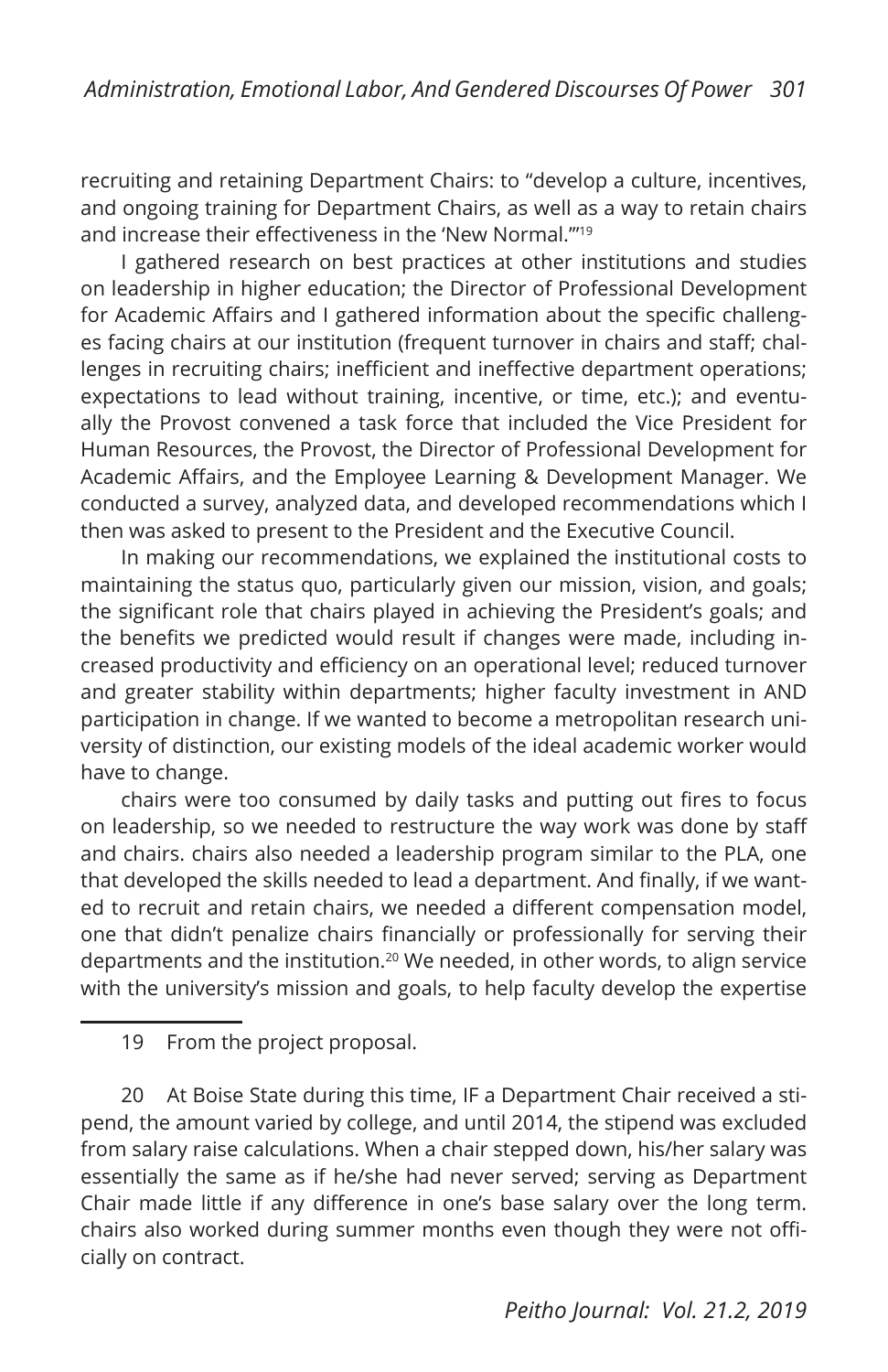needed for this particular service, and then reward this highly consequential feminized labor.

Throughout the project we collaborated with chairs, Deans, and other campus members. With the Provost's support, the Director of Professional Development for Academic Affairs and I co-facilitated an Academic Leadership Program for new chairs which spanned an academic year. Around the same time, the Provost began a revision of the university's strategic plan, and one of the five goals that emerged was to "transform our operations to serve the contemporary mission of the university." This goal included restructuring academic departments and revising the roles of Department Chairs, so a broader group of stakeholders were brought together to develop a plan. At the same time, the Provost and the Faculty Senate began reviewing policies and reward structures more generally, but also specifically to address some of the inequities in how chairs were valued and assessed. Administrative labor needed to be recognized within the university's policies, including equitable release time across units, additional compensation for summer work, time for research, and criteria in promotion policies that accounted for being a Department Chair. Our change efforts, as Bird asserts, needed to "address the subtle means by which systemic barriers are constructed and maintained" (Bird 211).

As I noted earlier, institutional change occurs when the values and norms of the status quo are questioned (the mobilization stage) and when the policies and practices that reflect those values and norms are revised to reflect new values (the implementation stage) (Kezar & Sam). In addition, institutional change happens when key administrators participate in and support change efforts, and it happens when policies have accountability measures embedded (Bird 211). Given the changes we were arguing for in Department Chair roles, our reward structures (an accountability measure) needed to demonstrate that the university took Department Chair work seriously and was committed to recruiting and retaining excellent leaders.

Within a couple of years those changes were underway, changes that began to disrupt the gendered binaries on which the ideal academic worker is based. An external consulting firm experienced with higher education conducted an internal assessment of department operations, and several of their recommendations are being pursued. In addition to improving operational issues (e.g., data management, initiatives management, staffing, etc.), the consultants' report also included several recommendations for "Department Chair Remuneration and Support" that became action items for the Provost's Office, including a principled formula for stipend levels across campus (now being considered); changes to contract lengths; enhanced sabbaticals and support for research (both delegated to Deans); and a review of promotion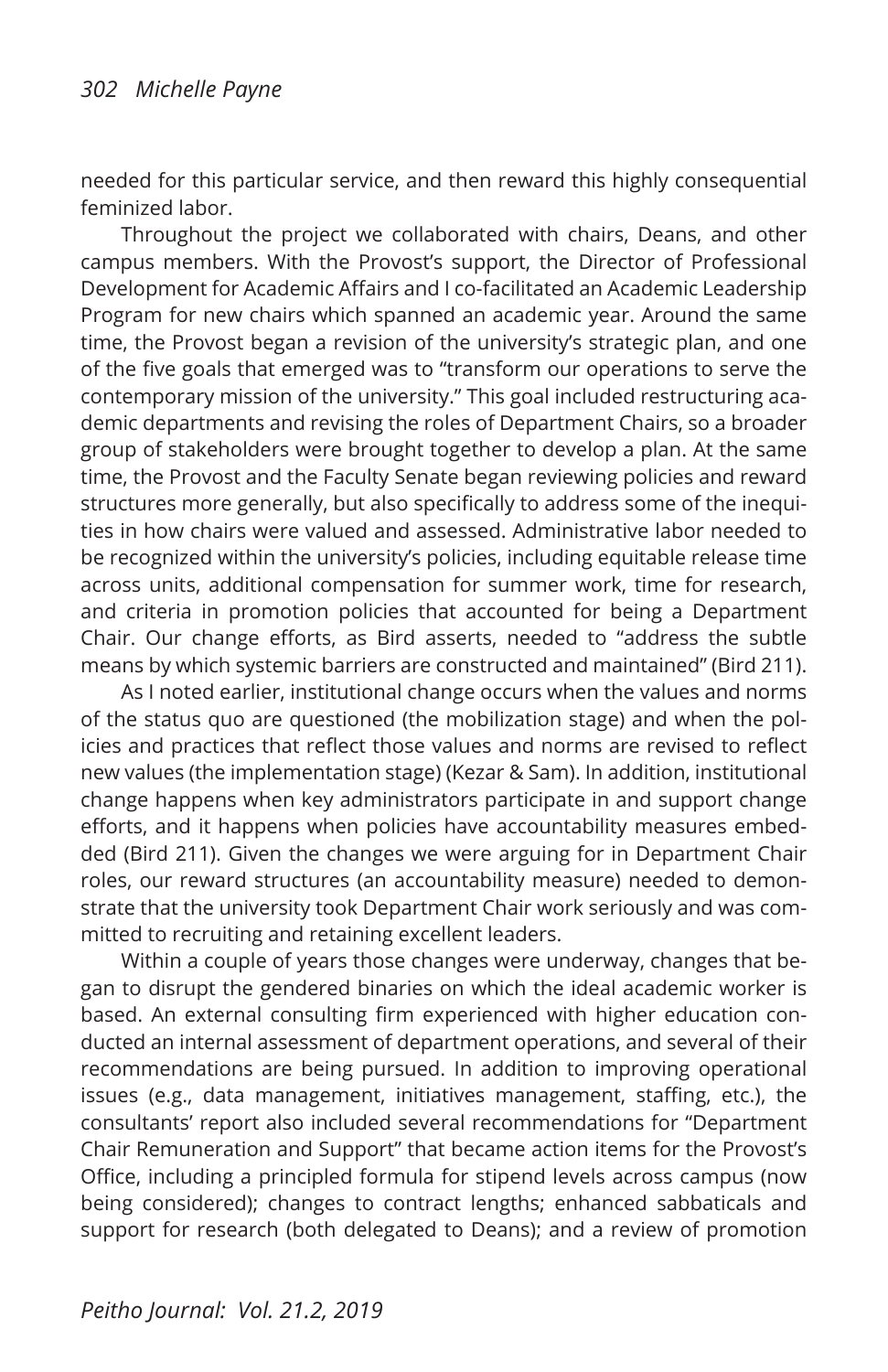policies to include reconsidering the "prohibition of counting chair service toward promotion to Professor."

During this period, the Faculty Senate was beginning to review our Promotion and Tenure Policies, at the request of the Provost, so the recommendation about chair service was forwarded. Dozens of people were involved in the lengthy conversations about this policy, and a final version was approved in 2015. What emerged reflected a significant shift in values and norms. First, the revisions reflected the key principles that Phillips and Heinert identify for transforming gendered service. Notably, the new university policy defines research and creativity using the Boyer model of scholarship, which means that faculty work is now defined more broadly and tied more closely to institutional mission. In addition, the preamble emphasizes that "faculty members seeking tenure and promotion should be cognizant of these plans as they may reflect the University's and the Colleges' priorities with respect to professional activities that should be undertaken by faculty." departments are required to have written criteria for determining promotion to each level and must assess a faculty member's work based on workload assignment in each area. Now, a candidate must include "a statement describing the relationship between the faculty member's accomplishments and his/her workload assignments" (from Summary of Changes), which means faculty should be assessed not on the nebulous standard of the ideal academic worker producing research, but on the actual workload expectations in the areas they have been assigned.

Most importantly for this discussion, candidates must now also include "a statement of service philosophy followed by supporting evidence of service accomplishments." Faculty cannot simply "say no" to service. Instead, a faculty member must explain why he/she has chosen particular service activities and how those choices reflect a philosophy about service. In addition, he/she must demonstrate what has been accomplished, all in terms of university, college, and department mission and goals.

These principles also apply to administrative work (Department Chair, Director, etc.). In the new policy, administrative work must be considered in light of assigned workload:

> [I]f a candidate's workload assignment requires more service (such as serving as Department Chair) and less teaching and research, the expectation for excellence in teaching and research shall not be compromised but the expected volume of teaching and research may be reduced. Faculty asked to fill significant administrative roles, such as Department Chair, should negotiate their performance evaluation criteria and workloads with their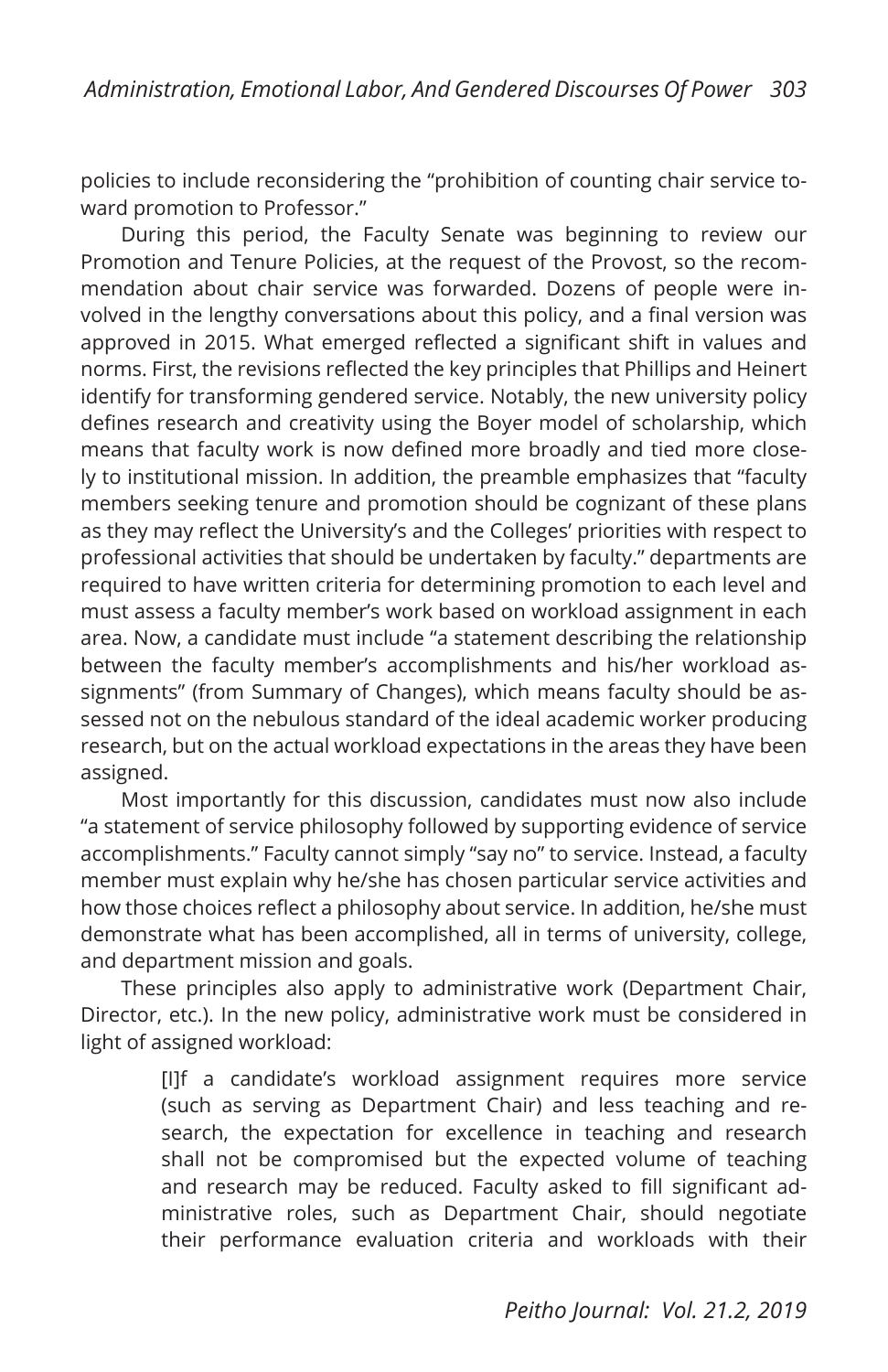departments and colleges before taking on such roles; these workload assignments shall be considered in evaluating these faculty members' achievements in teaching and scholarship. (http:// policy.boisestate.edu/academic-affairs-faculty-administration/ policy-title-faculty-promotion-guidelines/)

Had this requirement been in place when I applied for promotion, the committee would have had to assess the quality of my research activities within my discipline's standards, the productivity within the less-than-10% of workload I had been assigned since becoming chair, and the qualities of my administrative work.<sup>21</sup>

The new Promotion and Tenure policy inscribes a very different model of an ideal academic worker, one that is based on local context, local values, and local needs while also remaining connected to the institution's broader mission and goals. This ideal academic worker is expected to do more than publish and teach according to incongruous, inequitable, implicitly gendered expectations. In fact, this model disrupts those gendered discourses and the rhetoric of individualized labor. As a result, the emotional labor of service activities, while not directly acknowledged as such in policy, is nonetheless valued, rewarded, and supported.

### **Conclusion**

Hope is an emotional investment that we develop collaboratively; it is an act of mutuality that is nourished by our collective expectations. Teaching, learning, and administration are not simply intellectual activities that one masters, but a complex blend of emotional and professional issues that involve the whole person.

Laura Micciche, "More Than a Feeling: Disappointment and WPA Work,"

Evaluating and rewarding service, however, requires that faculty members develop institutional literacy—an understanding of the discourses, processes, and power relationships within a university—and that "literacy sponsors" in

<sup>21</sup> In the past, chairs applying for promotion had to be reviewed by their department first and did not have someone to fill the usual role of a chair during a candidate's application process. Now, "the dean or his/her designee shall take the place of the Department Chair in the promotion process" and the chair's "application shall be forwarded directly to the dean or his/her designee." This separate review process reinforces the chair's authority, no longer puts faculty in the position of evaluating their supervisor, and signals that an administrator's work will be assessed based on clear standards.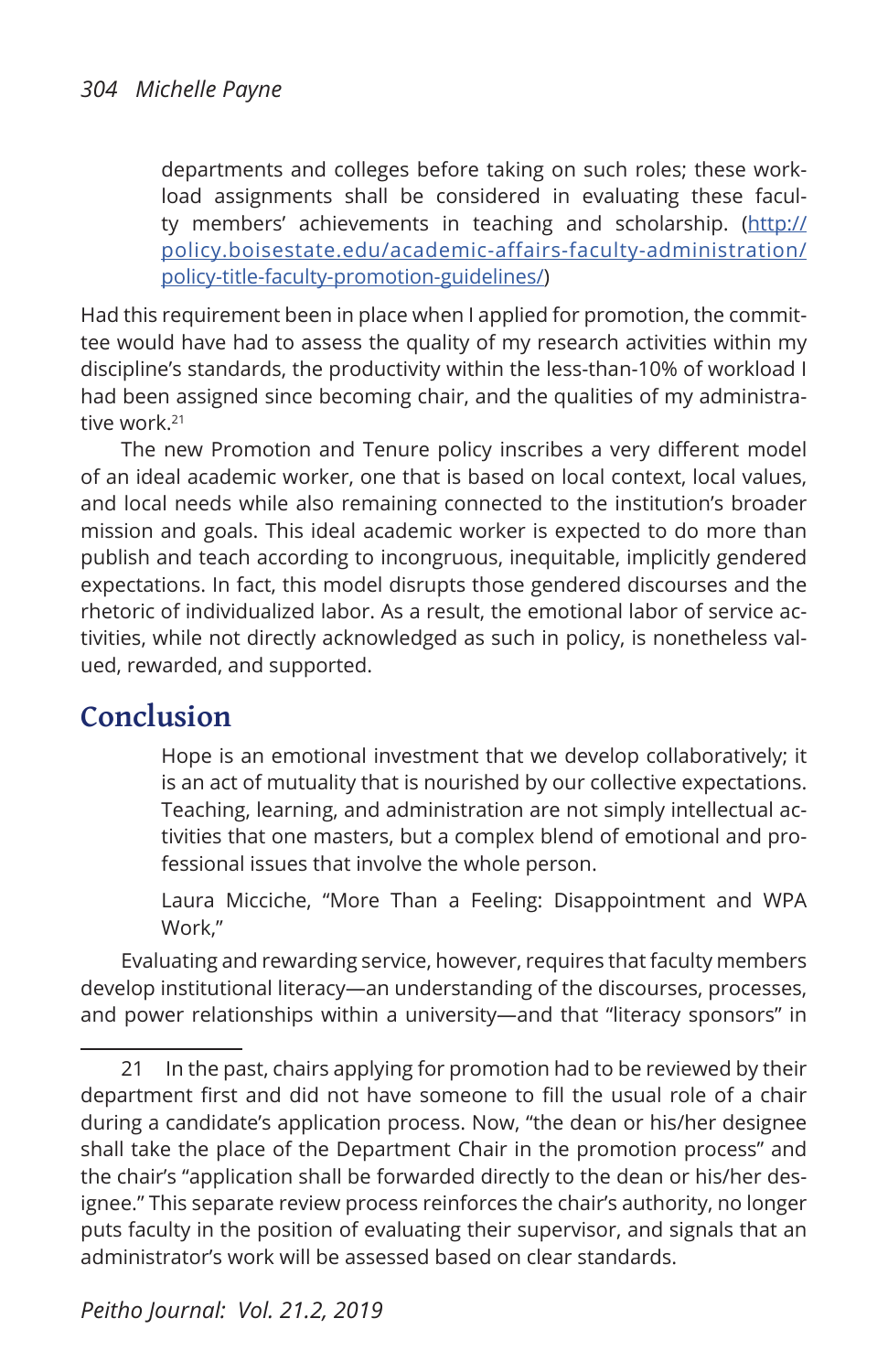the workplace—that is, supervisors and administrators—support that development. The masculine model of the ideal academic worker doesn't require such literacy because its privilege depends on the feminized labor of others. That is, navigating the discourses, processes, and power relationships within a university feels "natural" to those with privilege, but is predicated on ignoring those who often do the work that enables the privileged to maintain degrees of power. And yet if universities are to respond to the pressures of corporatization and neoliberalism, faculty members themselves must change this ideal.

I have been arguing that intellectual engagement with emotions is important to transforming gendered service in the academy, and chairs are well positioned to facilitate such change, depending on their institutional context. Such engagement is not to be confused with "emotional intelligence," however, a term that Shari Stenberg argues is about "harnessing particular emotions so as to produce a subject with 'capacity for skills and efficiency as well as . . . good character and rule obedience'" (5). Certainly as "privileged emotion managers," chairs are expected to perform such labor, but leading with emotional labor is very different. It requires that a chair understand "emotion as a 'tight braid of affect and judgment, socially and historically constructed and bodily lived, through which the symbolic takes hold of and binds the individual, in complex and contradictory ways, to the social order and its structure of meaning'" (Worsham, qtd in Stenberg 2). It requires that a chair take "outlaw emotions" seriously and not view emotive dissonance as simply an inevitable cost of academic labor. We can, as Micciche argues, "use disappointment for a framework for effecting change, however compromised and tempered such change may be" (Micciche 442). We can, that is, enact the other side of disappointment. Hope.

### **Works Cited**

- Bird, Sharon R. "Unsettling Universities' Incongruous, Gendered Bureaucratic Structures: A Case-Study Approach." Gender, *Work and Organization* 18.2 (2011): 202–230. Web.
- Campbell, Corbin M, and KerryAnn O'Meara. "Faculty Agency: departmental Contexts That Matter in Faculty Careers." *Research in Higher Education* 55 (2014): 49–74. Web.
- Cipriano, Robert E, and Jeffrey L. Buller. *Facilitating a Collegial department in Higher Education: Strategies for Success*. San Francisco: Jossey-Bass, 2011. Internet resource.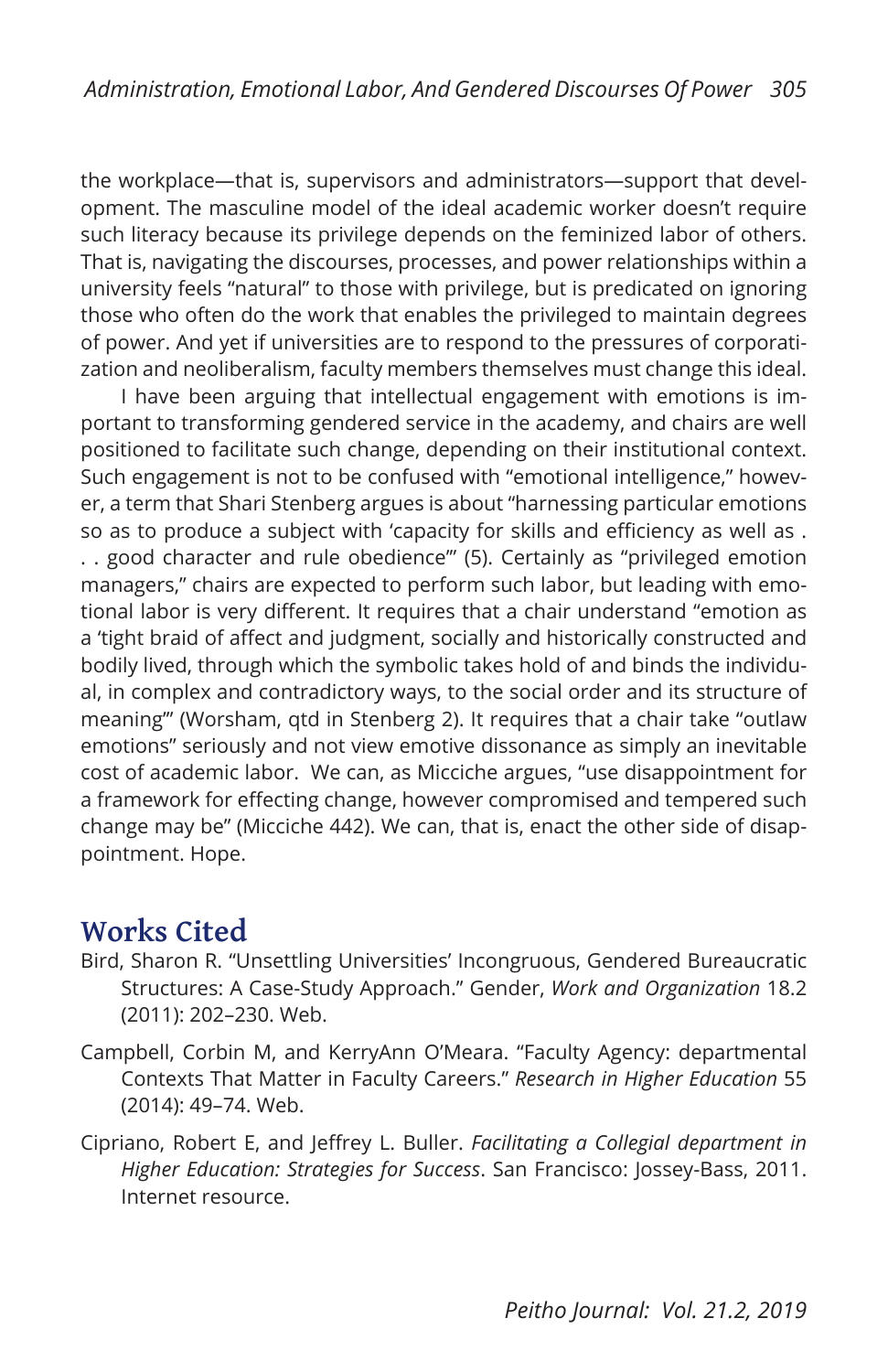- Carroll, James, and Mimi Wolverton. "Who Becomes a chair?" *New Directions for Higher* 126 (2004): 3–10. Web.
- Enyeart, Christine. *Developing Academic Leaders. Cultivating the Skills of chairs, Deans, and Other Faculty administrators, part II*. University Leadership Council. Webinar aired October 12, 2011.
- Gmelch, Walter H. and Val D. Miskin. "Department Chair Call for Leadership: Part 1" http://atwood.six-o-six.com/content/ department-chair-call-leadership-part-1
- Hecht, Irene W D et al. "Department Chair Online Resource Center Roles and Responsibilities of Department Chairs." *The Department Chair as Academic Leader* (1999): n. pag. Print.
- Holt, Mara, and Leon Anderson and Albert Rouzie. "Making Emotion Work Visible in Writing Program Administration." *A Way to Move: Rhetorics of Emotion and Composition Studies.* Eds. Dale Jacobs and Laura Micciche. Portsmouth, NH: Boynton/Cook, 2003. 147-60. Print.
- Humphrey, Ronald H., Jeffrey M. Pollack, and Thomas Hawver. "Leading with Emotional Labor." *Journal of Managerial Psychology* 23.2 (2008): 151–168. Web.
- Jaggar, Alison. "Love and Knowledge: Emotion in Feminist Epistemology." *Inquiry* 1989: 151–176. Web.
- Krebs, Paula. "Not in Service," in *Over Ten Million Served: Gendered Service in Language and Literature Workplaces*, ed. Katie J. Hogan and Michelle A. Massé, NY: SUNY Press, 2010. Print.
- Lawrence, Janet, Molly Ott, and Alli Bell. "Faculty Organizational Commitment and Citizenship." *Research in Higher Education* 53.3 (2012): 325–352. Web.
- Masse', Michelle A; Hogan, Katie J. *Over Ten Million Served*. State University of New York Press, Albany, 2010. Print.
- Micciche, Lr. "More than a Feeling: Disappointment and WPA Work." *College English* 64.4 (2002): 432–458. Web.
- Mumby, D. K., and L. L. Putnam. "The Politics of Emotion: A Feminist Reading of Bounded Rationality." *Academy of Management Review* 17.3 (1992): 465– 486. Web.
- Museus, Samuel D., María C. Ledesma, and Tara L. Parker. "Racism and Racial Equity in Higher Education." *ASHE Higher Education Report.* 42.1 (2015). Print.